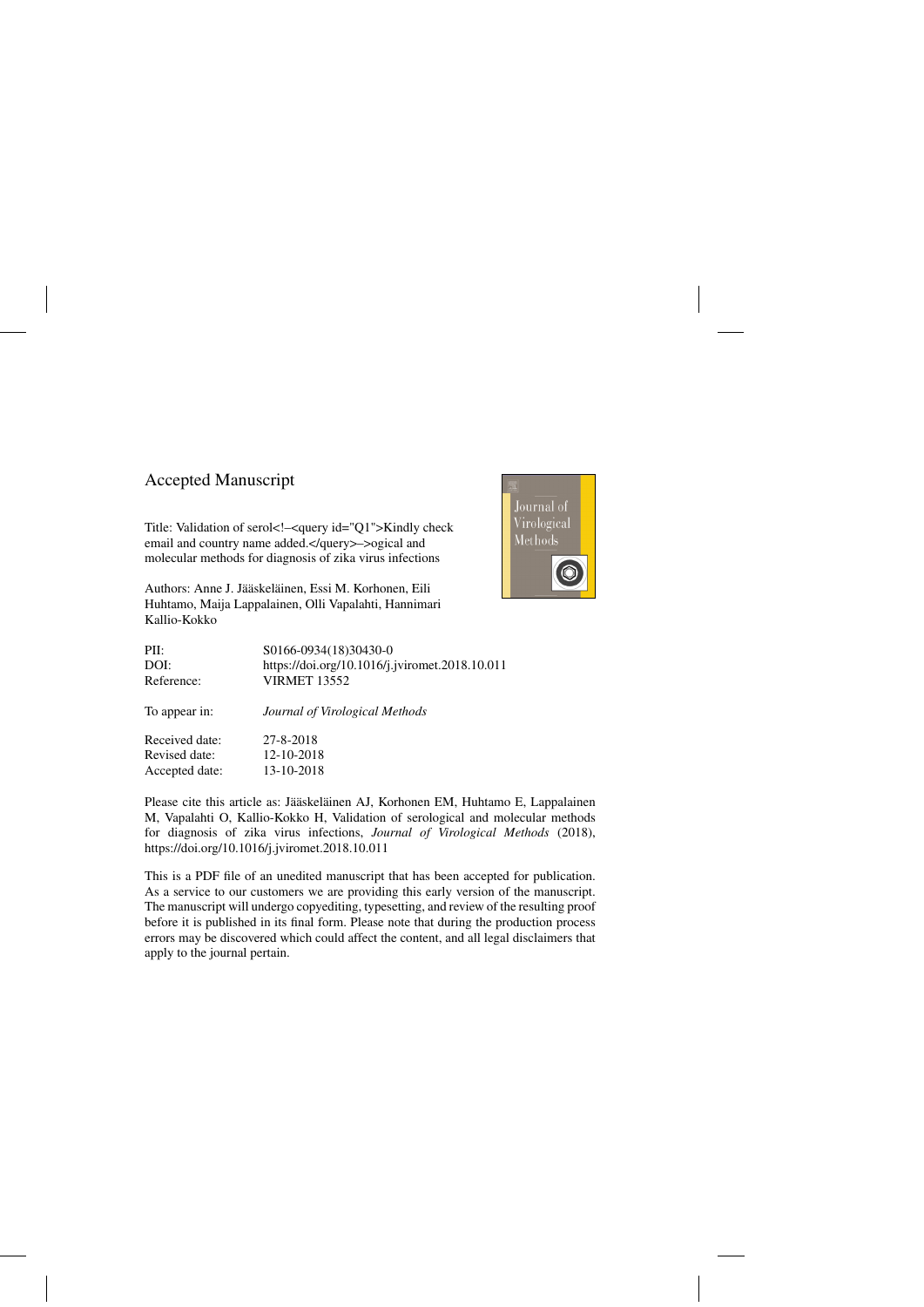# **Validation of serological and molecular methods for diagnosis of zika virus infections**

Anne J. Jääskeläinen<sup>1\*</sup>, Essi M. Korhonen<sup>2,3</sup>, Eili Huhtamo<sup>2,3</sup>, Maija Lappalainen<sup>1</sup>, Olli Vapalahti<sup>1,2,3</sup>, Hannimari Kallio-Kokko<sup>1</sup>

<sup>1</sup> Department of Virology and Immunology, University of Helsinki and Helsinki University Hospital, HUSLAB Department of Virology and Immunology. University of Helsinki and Helsinki University<br>
10 department of Virology, Faculty of Medicine, University of Helsinki, Helsinki, Finland<br>
10 Department of Veterinary Biosciences. Uni

<sup>2</sup> Department of Virology, Faculty of Medicine, University of Helsinki, Helsinki, Finland

<sup>3</sup>Department of Veterinary Biosciences, University of Helsinki, Helsinki, Finland

Word count: 2505

# **\*Corresponding author**

# **Highlights:**

- The developed ZIKV-RT-qPCR was a core tool for diagnosis of ZIKV infection.
- The diagnosis should be based on both molecular and serological methods.
- Cross-reactions in commercial flaviviral IgM tests were common.

### **Abbreviations:**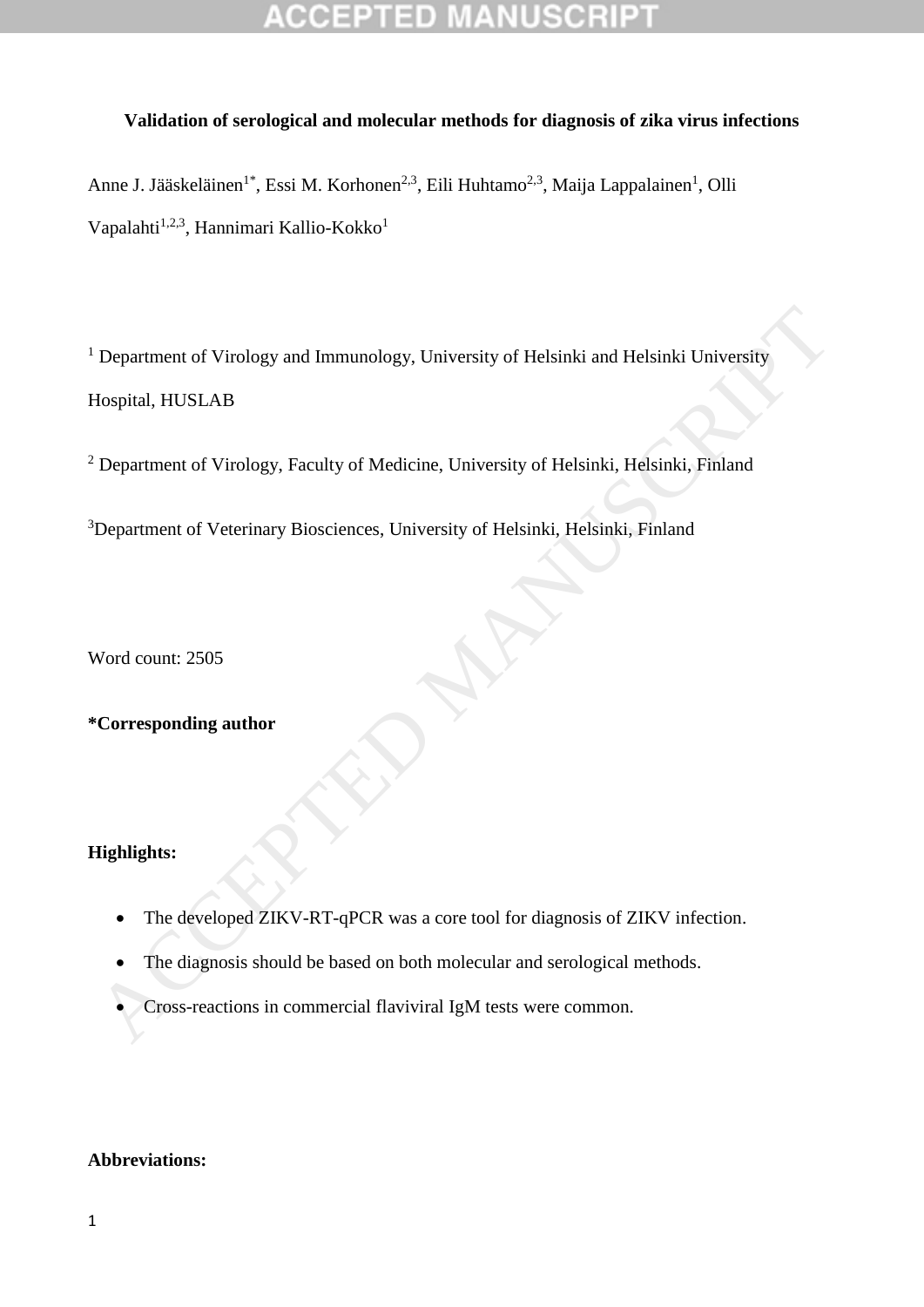NS1 (non-structural protein 1), NS5 (non-structural protein 5), LOD (limit of detection), EVAg (European Virus Archive)

# **1. Introduction**

Family *Flaviviridae*, genus *Flavivirus*, includes human pathogens transmitted by mosquitoes or ticks. Due to the similarities in their antigenic structures, flaviviruses cross-react in serological tests. This is especially problematic in cases where the infecting virus cannot be identified from patient samples by detection of specific viral RNA or antigen. A particular challenge is the differential diagnostics of dengue virus (DENV 1-4) and Zika virus (ZIKV), which are circulating in overlapping geographical areas. As symptoms, epidemiological situation or patient travel history are not helpful for the diagnosis, specific laboratory tests, such as viral RNA detection and IgM assays, are needed to differentiate acute ZIKV infection from DENV. In acute phase samples, viral RNA detection from blood, serum or urine in ZIKV and DENV infections is possible and enable rapid confirmation of the diagnosis (Erra et al. 2013, Driggers et al. 2016, Barzon et al. 2018). However, viral RNA is not always detected in ZIKV patients due various reasons, such as suboptimal timing of sampling. The levels of viremia in ZIKV infections are reported to be lower than those of DENV both in naïve ZIKV infection and co-infections of DENV and ZIKV (Driggers et al., 2016, Azeredo et al. 2018). Although several manufacturers provide diagnostic DENV NS1 antigen tests, only one ZIKV NS1 antigen test for research use is currently commercially available. 1. Introduction<br>
1. Introduction<br>
1. Introduction<br>
1. Introduction genus *Flavivirus*, includes human pathogens transmitted by mosquitoes or<br>
1. This is especially problematic in their antigenic structures, flaviviruses cr

The specific diagnosis of an acute flavivirus infection requires detection of viral RNA and/or antigen, or cultivation of the virus. In dengue, the first days of fever coincide with the DENV viremia and NS1 antigenemia, which can both last for a number of days (Erra et al. 2013). A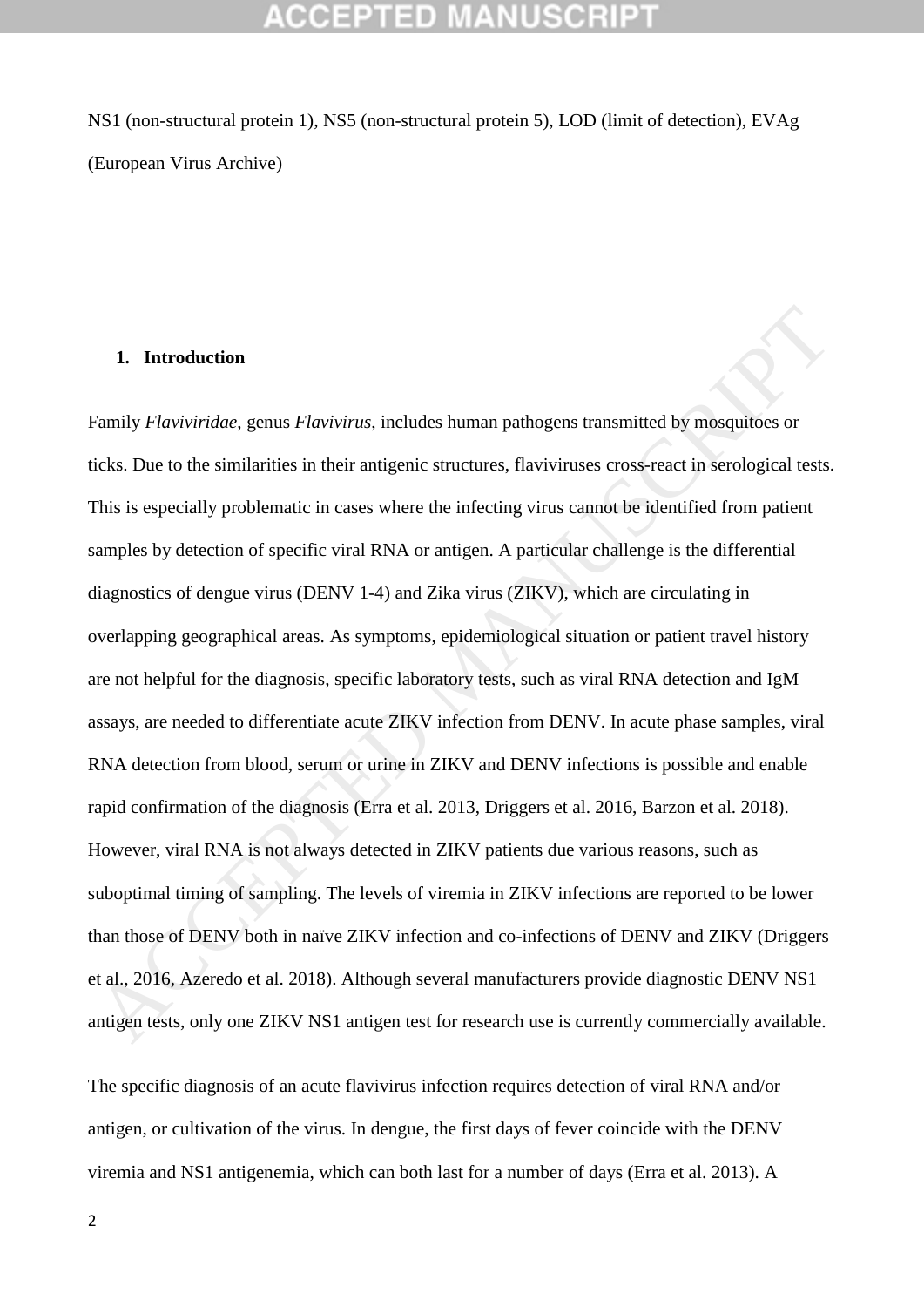prolonged detection time window for ZIKV RNA has been observed in whole blood and urine, but also in semen (Barzon et al. 2018). Concerning serological assays, the IgM antibodies become detectable usually by the end of the first week after onset of a primary acute flaviviral infection, followed by the rise of IgG antibodies (Driggers et al. 2016, Erra et al. 2013, Pasquier et al. 2018). A convalescent sample is often required for seroconversion or diagnostic antibody titer rise. The possibility of DENV and ZIKV co-infection or, for example, prolonged persistence of DENV IgM for months after acute infection makes interpreting the serological results difficult without specific RNA detection (Azeredo et al. 2018, Chien et al. 2018). In secondary flaviviral infection, such as subsequent DENV or a ZIKV infection after primary DENV infection, the IgM response may be very low or even undetectable (Sa-Ngasang et al. 2006, Peeling et al. 2010, Barzon et al. 2018). Additionally, patients with potential exposure for multiple flaviviruses such as ZIKV, DENV, West Nile virus (WNV), Japanese encephalitis virus (JEV) and also tick-borne encephalitis viruses (TBEV) due to cocirculation and international travel, as well as flavivirus vaccinations, are nowadays a common challenge in diagnostic settings. In addition to classical neutralization assays, serological assays based on e.g. NS1- antigen have been developed to distinguish ZIKV and DENV serologically, yet the multiple flavivirus exposures leads to their limited specificity or sensitivity. bossibility of DENV and ZIKV co-infection or, for example, prolonged persistence of DENV IgM<br>for months after acute infection makes interpreting the serological results difficult without specific<br>RNA detection (Azeredo et

In order to improve the diagnosis of acute ZIKV infections, we validated the in-house ZIKV RTqPCR and commercial or in-house IgM tests for ZIKV, DENV, TBEV. This included the evaluation of a ZIKV RT-qPCR assay for routine diagnostics, comparison of automated and manual nucleic acid extraction methods and testing the flavivirus IgM assays for their cross-reactivity properties.

### **2. Materials and methods**

### **2.1 ZIKV-RT-qPCR**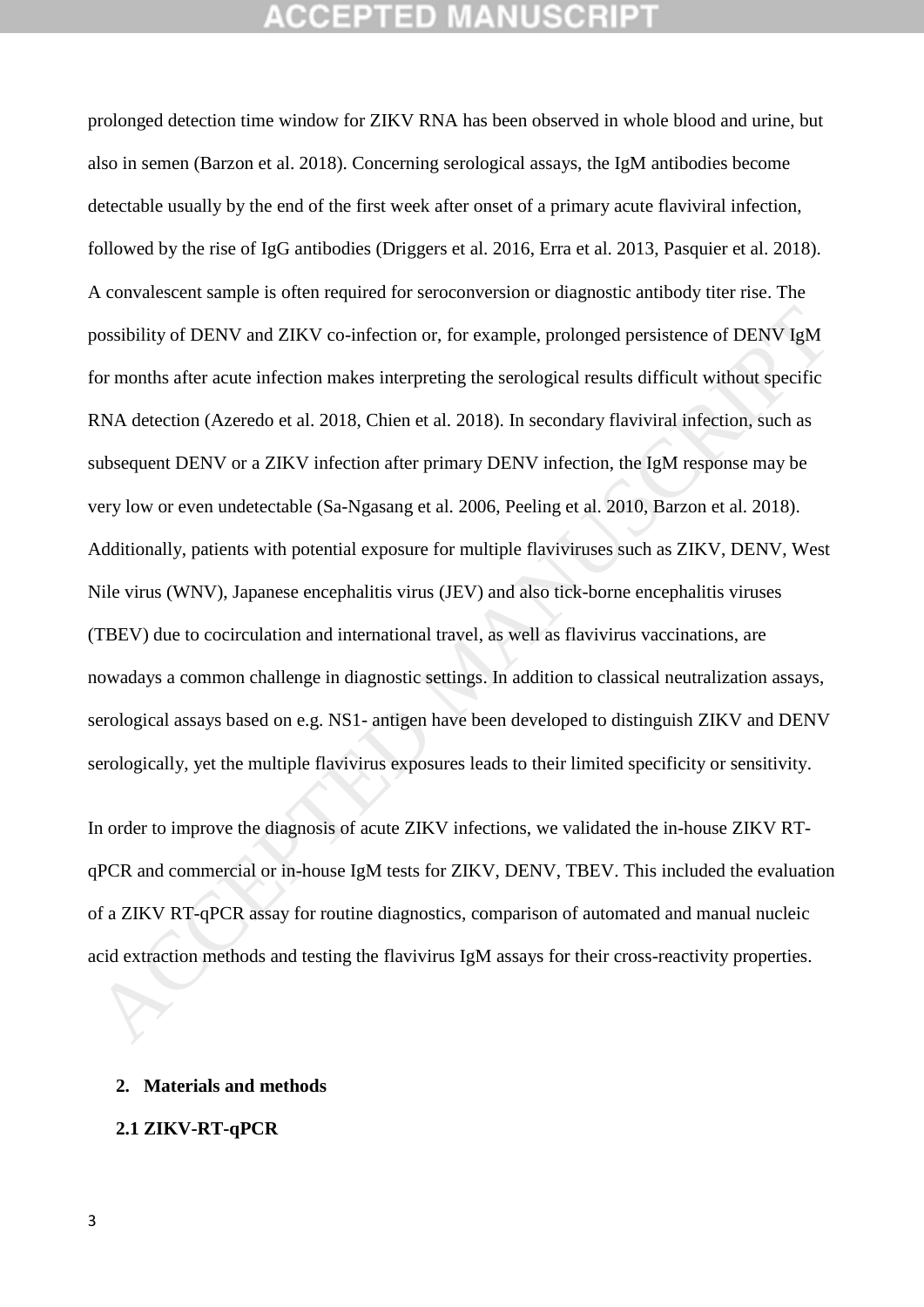An in-house ZIKV RT-qPCR targeting the NS5 gene was set up and used previously in studying a case of ZIKV infection in a pregnant Finnish traveler subsequently leading to congenital ZIKV infection causing severe fetal brain abnormalities (Driggers et al. 2016). In brief, the ZIKV-RTqPCR was carried out using 500 nm of primers (modified from Faye et al. 2013), 200 nm probe [VIC- CTYAGACCAGCTGAA-MGBNFQ; Driggers et al. 2016], Superscript® III Platinum® One-step qRT-PCR System (Invitrogen, Carlsbad, CA, USA), using a protocol described in Jääskeläinen et al. (2015) and final template amount of 10 µl. The determination of limit of detection (LOD), and intra- and inter assay repeatability/reproducibility were carried out using quantified in vitro transcribed ZIKV NS5 region RNA (described in Driggers et al. 2016) and quantified ZIKV RNA (strain MR766), respectively, using seven parallel reactions.

### **2.1.1 Sample material and control strains**

For assessing the specificity of the ZIKV-RT-qPCR, panels of pre-characterized human samples were used, including sera, urine and whole blood from Finnish patients sent for polyomavirus and human herpesvirus 6 screening (Table 1). The patient samples used were tested under code and according to research permits of Helsinki University Hospital. For further specificity testing to distinguish ZIKV from related infections, DENV 1-4 [Robert Koch Institute (RKI), Germany, and Zeptometrix Corporation, Buffalo, New York, USA], yellow fever virus (YFV, strains 17D and Asibi, RKI), WNV (strain Egypt 101), TBEV [both European and Siberian subtypes, and in vitro transcribed TBEV NS5 ssRNA, in-house], JEV (strain Nakayama), Usutu virus (USUV), and chikungunya virus [CHIKV, strains Caribbean, European Virus Archive (EVAg) and Ross] RNA were tested using ZIKV-RT-qPCR. Furthermore, 12 quality control samples from EVD-Labnet (Mögling et al. 2017) were tested (Table 1). Dne-step qRT-PCR System (Invitrogen, Carlsbad, CA, USA), using a protocol described in<br>lääskeläinen et al. (2015) and final template amount of 10 μl. The determination of limit of<br>letection (LOD), and intra- and inter ass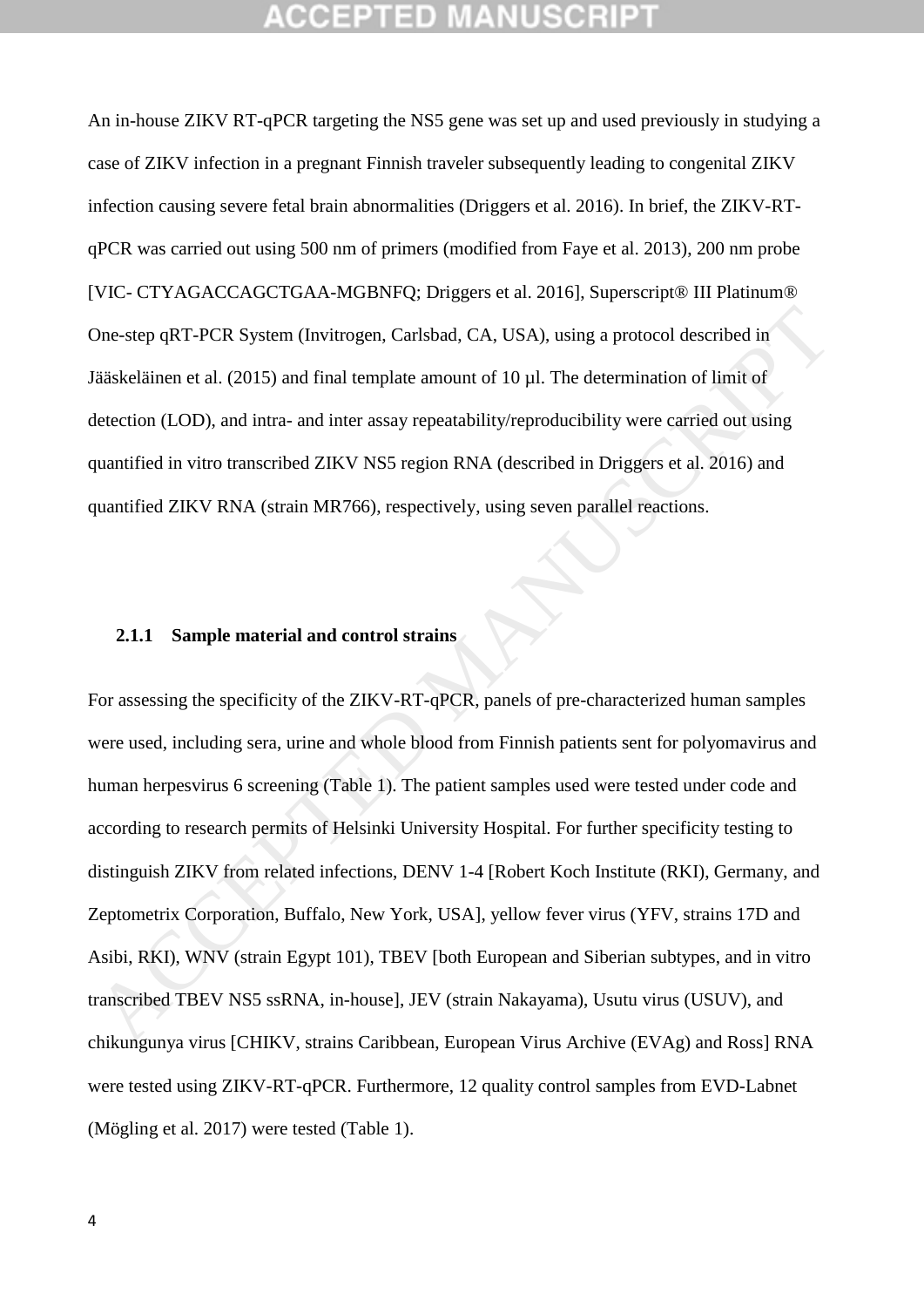### **2.1.2 Extraction methods**

Nucleic acids were extracted from serum, EDTA-blood and urine by QIAamp Viral RNA Mini kit (Qiagen, Hilden, Germany) and/or MagNa Pure LC system and kits (Total Nucleic acid Kit, Roche, Espoo, Finland) following manufacturers' instructions. Starting volumes included 200 µl of serum and 100 µl of EDTA-blood, both with final elution volumes of 50 µl (QIAamp Viral mini kit, Qiagen, and MagNa Pure, Roche). A total of 140 µl of urine was used in the extraction with elution volume of 60 µl of elution buffer (QiAamp Viral mini kit, Qiagen) or 50 µl urine with elution volume of 50 µl (MagNa Pure, Roche). To compare different extraction methods and inhibitory factors in urine or sera, dilution series of ZIKV (strain MR766; cell culture supernatant) were spiked to 10 urine and 10 serum samples and extracted in parallel using QIAamp Viral RNA mini kit (Qiagen) and MagNa Pure LC system (Roche). Espoo, Finland) following manufacturers' instructions. Sturting volumes included 200 µl of serum<br>and 100 µl of EDTA-blood, both with final elution volumes of 50 µl (QIAamp Viral mini kit,<br>Diagen, and MagNa Pure, Roche). A

### **2.2 Serological methods**

IgG antibody titers against DENV were determined using an in-house immunofluorescence assay (IFA) as previously described (Vene et al, 1995, Jääskeläinen et al. 2014). ZIKV IFA was also set up for ZIKV IgG detection using ZIKV MR766 infected Vero E6 cells according to the same protocol as for DENV described in Vene et al. (1995). Briefly, the Vero E6 cells were infected with ZIKV and after cytopathic effect was observed the cells were detached and washed followed by adding noninfected Vero E6 *cells, prior to diluting* and pipetting to immunofluorescence slides. The slides were air-dried, and fixed *with ice-cold acetone for 7min at room temperature*. *Both DENV and ZIKV IFAs were carried out using serially diluted patient sera. The diluted samples were incubated for 30min at 37°C followed by washings with 1×PBS and conjugation using FITC-conjugated Affini Pure F(ab')2 Fragment Goat Anti-Human IgG (H+L) (Jackson ImmunoResearch, UK) for 30min at 37°C. After*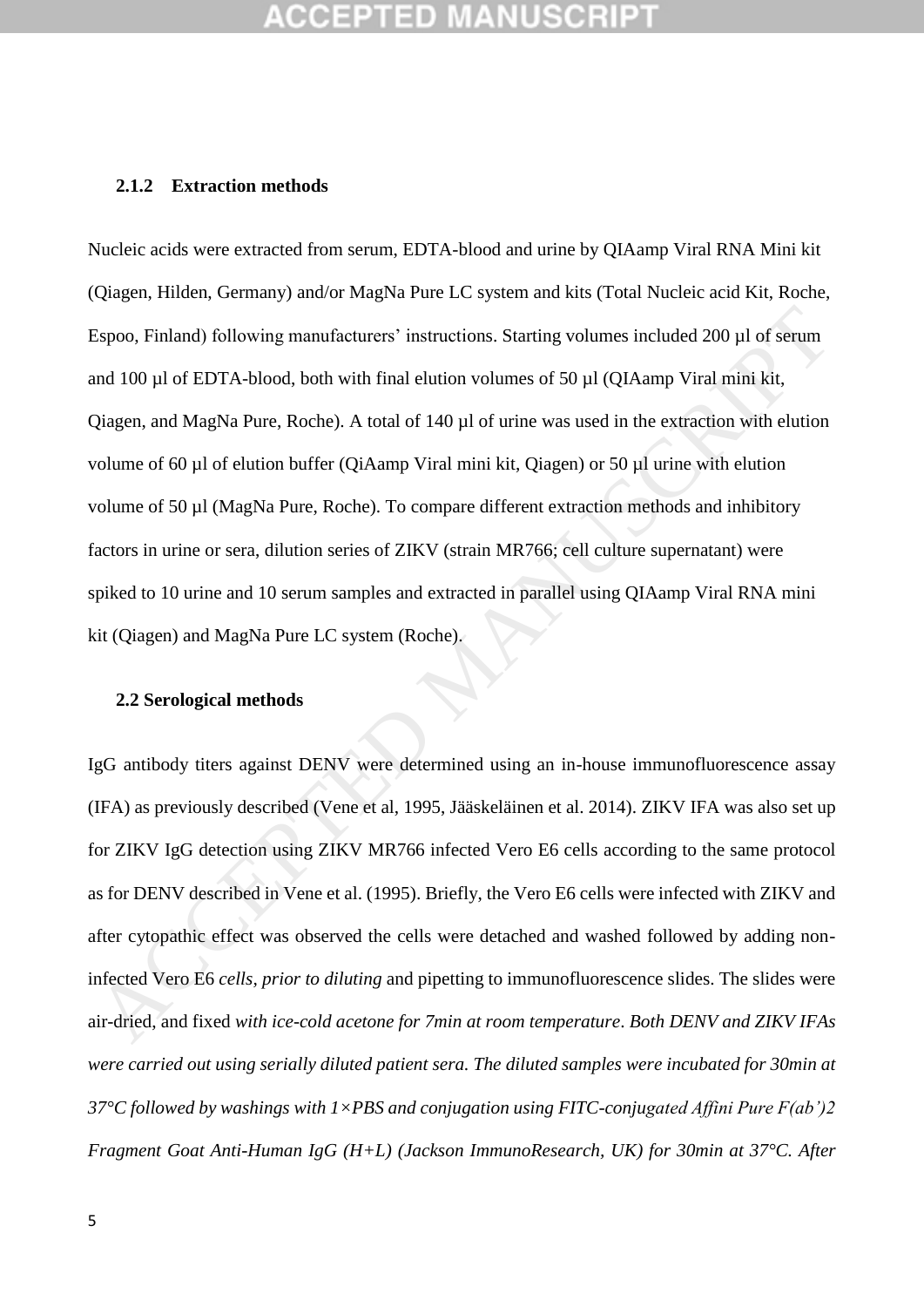*final washings, the IFA slides were dried and read using microscope.* To examine potential IgMcross-reactions among different flaviviruses, samples from previously diagnosed 73 acute DENV, 6 ZIKV and 82 TBEV cases (HUSLAB, Helsinki University Hospital) were tested in parallel with Anti-Zika virus IgM ELISA (Euroimmun, Lübeck, Germany), Dengue Virus IgM Capture DxSelect™ (Focus Diagnostics, Diasorin Molecular LCC, California, USA), and μ-capture TBEV IgM EIA (inhouse, HUSLAB, Helsinki, Finland).

Also, an additional panel of 67 serum samples from 52 individuals diagnosed for acute dengue fever by both viral RNA detection and serology during years 2011-2016 (HUSLAB) were tested using Anti-Zika virus IgM ELISA (Euroimmun). The DENV serotype information was available from 42 out of 52 patients including DENV-1  $(n=16)$ , DENV-2  $(n=11)$ , DENV-3  $(n=10)$  and DENV-4  $(n=5)$ (Korhonen *et al*., unpublished; determined by using pan-flavi RT-PCR described by Moureau et al. 2007 and 2010 and subsequent sequencing). In addition, a panel of 13 serum samples from acute malaria patients (Table 2) was included in the testing. 10016. HUSLAB, Helsinki, Finland).<br>
Also, an additional panel of 67 serum samples from 52 individuals diagnosed for acute dengue fever<br>
19 Moh viral RNA detection and serology during years 2011-2016 (HUSLAB) were tested u

### **2.3 NS1 Antigen assays and sequencing**

The Dengue NS1 antigen test (SD BIOLINE, Alere/ Abbott GmbH & Co. KG, Wiesbaden, Germany) was used for acute DENV diagnosis and differential diagnosis of ZIKV. The ZIKV NS1 Ag ELISA (BioFront Technologies, FL, USA) was tested using samples from acute ZIKV patients.

The ZIKV-RT-qPCR positive patient test results were confirmed by direct sequencing of the amplification products (102 bp) at DNA Sequencing Service, DNA Sequencing and Genomics, Institute of Biotechnology , University of Helsinki, Finland (data not shown).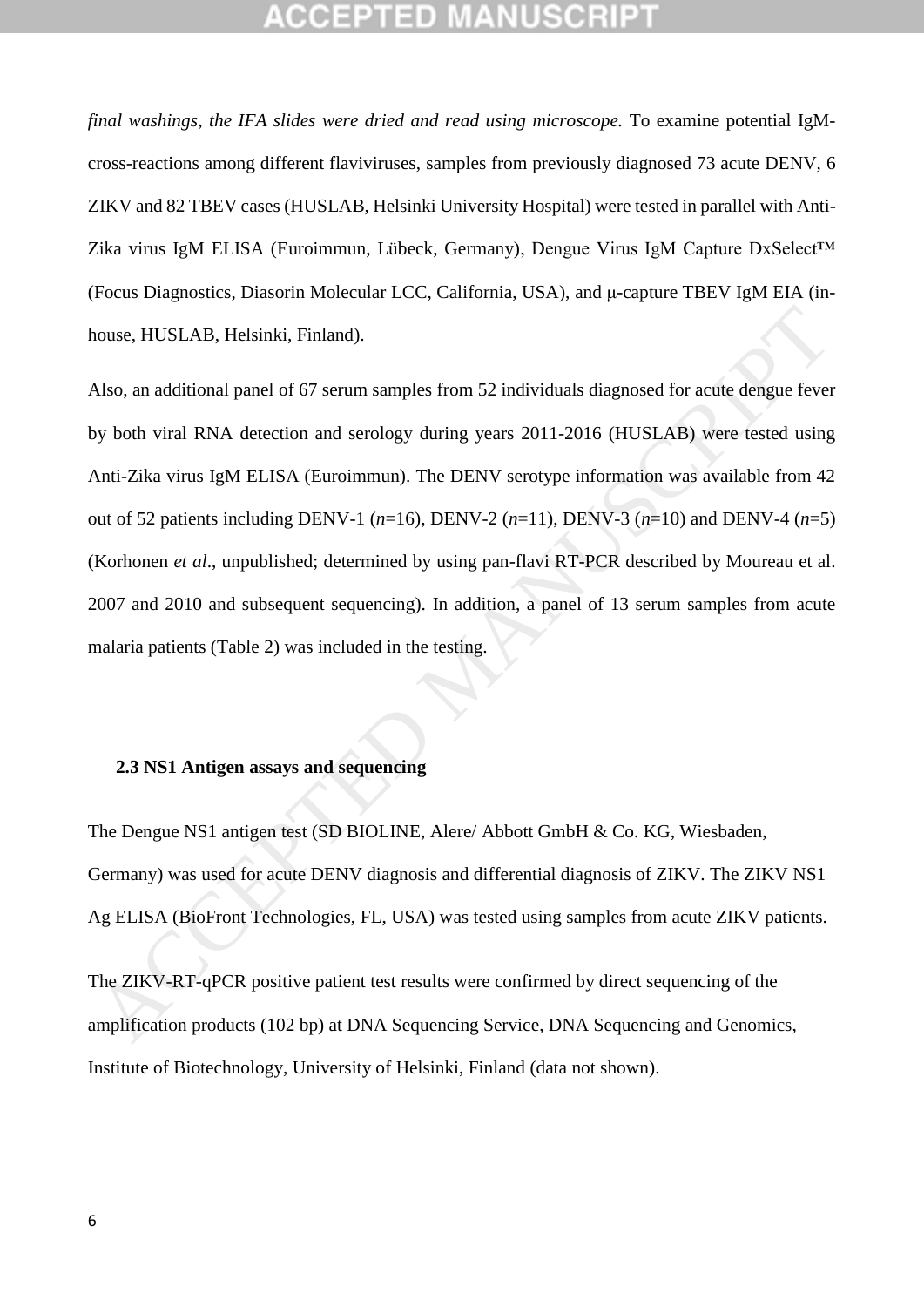# **3. Results**

### **3.1 Evaluation of ZIKV-RT-qPCR**

Negative panel of pre-characterized human samples (sera, urine and whole blood), or control samples containing RNA of DENV1-4, YFV, WNV, TBEV, JEV, USUV, CHIKV were tested negative by ZIKV RT-qPCR assay (100%; Table 1). The results from quality control samples (EQA, EVD-Labnet; Table 1) were in 100% concordance with the expected results.

The LOD was one ZIKV RNA template copy per ZIKV-RT-qPCR reaction using quantified in vitro transcribed RNA from ZIKV NS5 construct and Probit Analysis (95CI; SPSS Statistics, IBM, Helsinki, Finland). Total PCR reaction volume was 25µl which includes 10µl of RNA dilution as a template. Calculated average value of intra-assay repeatability was 22.92 Ct (ZIKV strain MR766, control ID1), standard deviation (STDEV) of 0.48, and for inter-assay reproducibility (ZIKV strain MR766, control ID2) 21.0 Ct, 0.39 STDEV. egative by ZIKV RT-qPCR assay (100%; Table 1). The results from quality control samples<br>EQA, EVD-Labnet; Table 1) were in 100% concordance with the expected results.<br>The LOD was one ZIKV RNA template copy per ZIKV-RT-qPCR

In comparison of two sample matrixes (urine and serum) and two different extraction methods [MagNa Pure LC system (Roche) and QIAamp Viral RNA mini kit (Qiagen)], both extraction methods were successful in extraction of viral RNA and no inhibitory effects were detected (Table 1). However, the QIAamp kit performed slightly better with urine samples than the MagNa Pure system (Ct difference average 3.3, STDEV 0.8), and the MagNa Pure LC system was better than QIAamp kit with serum samples (Ct difference average 0.9, STDEV 0.5).

### **3.2 Antibody and antigen tests**

Serum samples from 241 patients diagnosed with acute DENV (*n*=140), ZIKV (*n*=6), TBEV (*n*=82) or malaria (*n*=13) (Table 2) infection were tested using DENV, ZIKV, and TBEV IgM ELISAs, and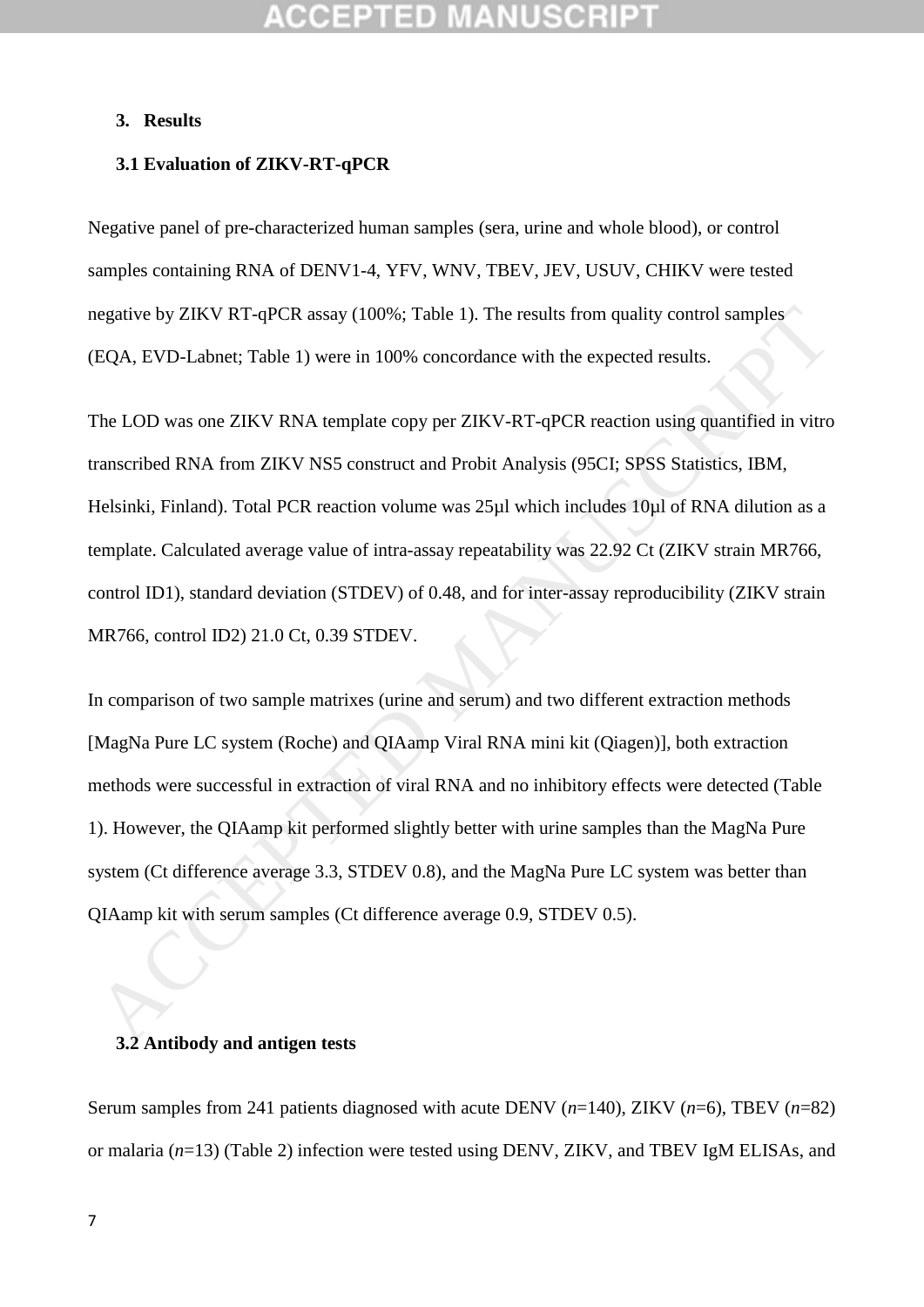the results were compared (Table 2). Eight out of the 82 of the tested acute TBEV patient samples and 4/6 of acute ZIKV patients gave false positive IgM test results in the Dengue Virus IgM Capture DxSelect<sup>™</sup> (Focus Diagnostics) test. In addition, 2/13 confirmed malaria cases gave either false positive or borderline result in DENV IgM test with an overall specificity of 86.1% (87/101). In the cross-reactivity panel, Anti-Zika virus IgM ELISA (Euroimmun) had specificity of 97.4% (229/235) and in-house TBEV IgM EIA 97.8% (90/92) (Table 2).

There were no differences observed in the IgG titers of acute ZIKV patients using DENV or ZIKV IgG IFAs (data not shown), and therefore only a single IgG titer value for each sample is listed in Table 3 (DENV/ZIKV IgG IFA).

The testing of the acute ZIKV patient samples using ZIKV NS1 Ag ELISA (BioFront Technologies) was positive only in 4/10 acute ZIKV patients with range of 0.23 – 0.68 ng/ml.

### **3.3 Acute ZIKV cases**

Ten acute ZIKV infections, including one possible dual infection of DENV and ZIKV were diagnosed in Finnish travellers (Table 3). The available data (5/10 patients) included symptoms of maculopapular rash and fever, headache, eye pain, arthralgia, joint pain, myalgia and sore throat.

In five cases, ZIKV-RT-qPCR was positive (3 sera and 1 whole blood), followed by confirmatory sequencing and serology. In the rest of cases, the ZIKV infections were diagnosed using serological methods only (Table 3). and in-house TBEV IgM ETA 97.8% (90.92) (Table 2).<br>There were no differences observed in the IgG titers of acute ZIKV patients using DENV or ZIKV<br>gG IFAs (data not shown), and therefore only a single IgG titer value for ea

In the possible dual infection of DENV and ZIKV (patient 3, Table 3), the acute phase serum sample, was positive in both ZIKV-RT-qPCR (this study) and DENV specific RT-qPCR (Huhtamo et al. 2010) in addition to DENV IgM and NS1 antigen tests. The IgG IFA titer was 320 in acute phase but the titer increased to 40,960 in the sample taken 11 days later, when DENV NS1 assay was tested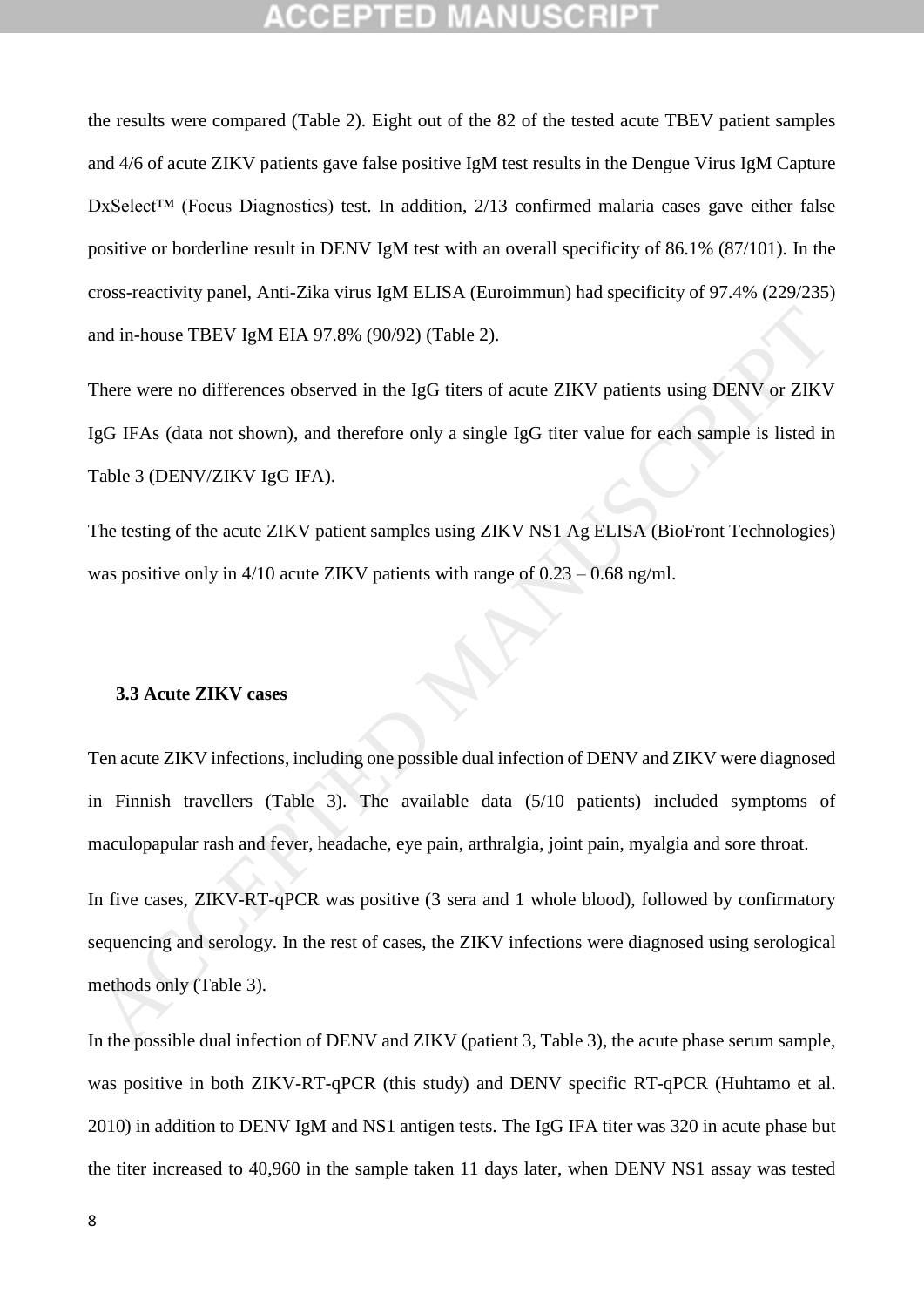negative (Table 3). Additionally the ZIKV NS1 Ag ELISA (BioFront Technologies) was negative (0.10 ng/ml) in the first sample but borderline in the second (0.18 ng/ml). Dengue IgM test turned from low positive in acute phase (1.392 index) to moderately positive (3.593 index) whereas the ZIKV IgM EIA was negative in both samples. However, although attempted, the sequencing confirmation of the dual infection was not successful.

### **4. Discussion and conclusions**

The viremia in acute ZIKV infections is typically lower than in acute DENV infection, and therefore requires a more sensitive RNA detection methodology (Waggoner et al. 2016, Azeredo et al. 2018). Here, the validation of the ZIKV RT-qPCR method included the assay specificity and LOD determination (1 RNA copy per PCR reaction), which indicated the method to be suitable for daily diagnostics with excellent specificity. This was demonstrated using in house and external controls, including the EVD-Labnet quality control samples with 100% concordance in the results. The testing of nucleic acid extraction methodologies provided promising results for setting up faster and easier workflows using automated systems with large sample numbers and different sample materials. The developed method was used in confirming ZIKV infection in 4/10 of the tested travellers suspected for ZIKV infection. In one patient tested parallel from serum and whole blood samples, only the whole blood sample was found positive in ZIKV RT-qPCR. This is in line with the previous studies which have indicated that serum may not be the best sample type and whole blood and urine samples should also be tested in order to detect ZIKV or other flavivirus RNA (Cabral-Castro et al. 2016, Lustig et al. 2016, Waggoner et al. 2016, Mansuy et al. 2017, Murray et al. 2017). 4. Discussion and conclusions<br>The viremia in acute ZIKV infections is typically lower than in acute DENV infection, and<br>herefore requires a more sensitive RNA detection methodology (Waggoner et al. 2016, Azeredo et<br>al. 20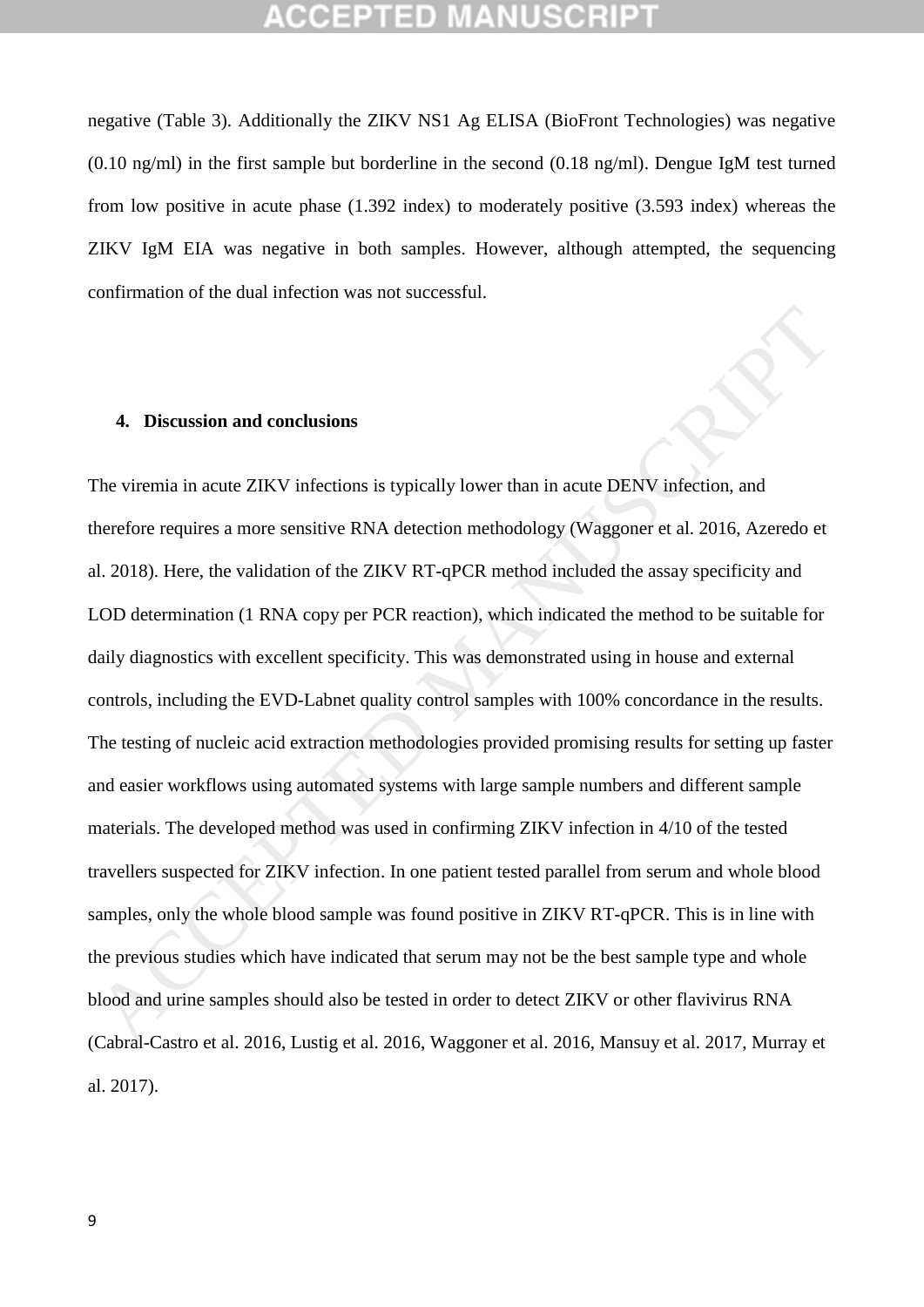# GEPTED

Secondary flavivirus infections and co-infections of ZIKV and DENV have been described (Iovine et al. 2016, Chia et al 2017, Carrillo-Hernández et al. 2018), that complicate the interpretation of serological test results. One dual infection of DENV and ZIKV was also suspected in this study but could not be confirmed by sequencing. Although only a small number of ZIKV patients were available for testing in this study, the cross-reactivity testing of the flavivirus IgM tests including larger DENV and TBEV patient sample panels provided interesting results. The recombinant ZIKV NS1 antigen based IgM ELISA (Euroimmun) showed some cross-reactivity or non-specific reactions with IgM positive DENV and TBEV patients, but also with samples of malaria patients. The unspecific IgM reaction due to acute malaria in ZIKV IgM tests had been reported also elsewhere (Steinhagen et al. 2016, Van Esbroeck et al. 2016, Kadkhoda et al. 2017). The DENV IgM assay (Focus Diagnostics) gave positive results in two cases diagnosed as acute malaria and was also positive in 66.7% of cases diagnosed with acute ZIKV infection (4/6) and in 10.8% (8/82) of TBEV cases, leading to final specificity of 86.1% (Table 2). The cross-reactions of acute ZIKV cases in DENV IgM tests have also been reported by others (Cabral-Castro et al. 2016, Felix et al. 2017, Korhonen et al. 2016). We observed that samples from acute TBEV patients gave false positive results especially in the DENV IgM assay, and one sample also in the ZIKV IgM assay. Although the typical symptoms of TBE infection differ from acute DENV or ZIKV infection, the cross-reactivity should be taken into account in interpretation of the serological results in patients who may have been exposed to DENV/ZIKV/TBEV. Although there is a need for specific antibody or antigen test to discriminate DENV and ZIKV, these are currently not available. The ZIKV NS1 antigen assay intended for research use did not give promising results for diagnostic use based on the small number of acute ZIKV samples tested in this study. Further development of specific antibody and antigen detection assays would be needed for laboratory diagnosis and typing of flavivirus infections, especially for discriminating DENV from ZIKV. As this relies currently mostly in specific RNA detection methodologies, more information of ZIKV RNAemia and its arger DENV and TBEV patient sample panels provided interesting results. The recombinant ZIKV<br>SSI antigen based IgM ELISA (Euroimmun) showed some cross-reactivity or non-specific<br>ecactions with IgM positive DENV and TBEV pa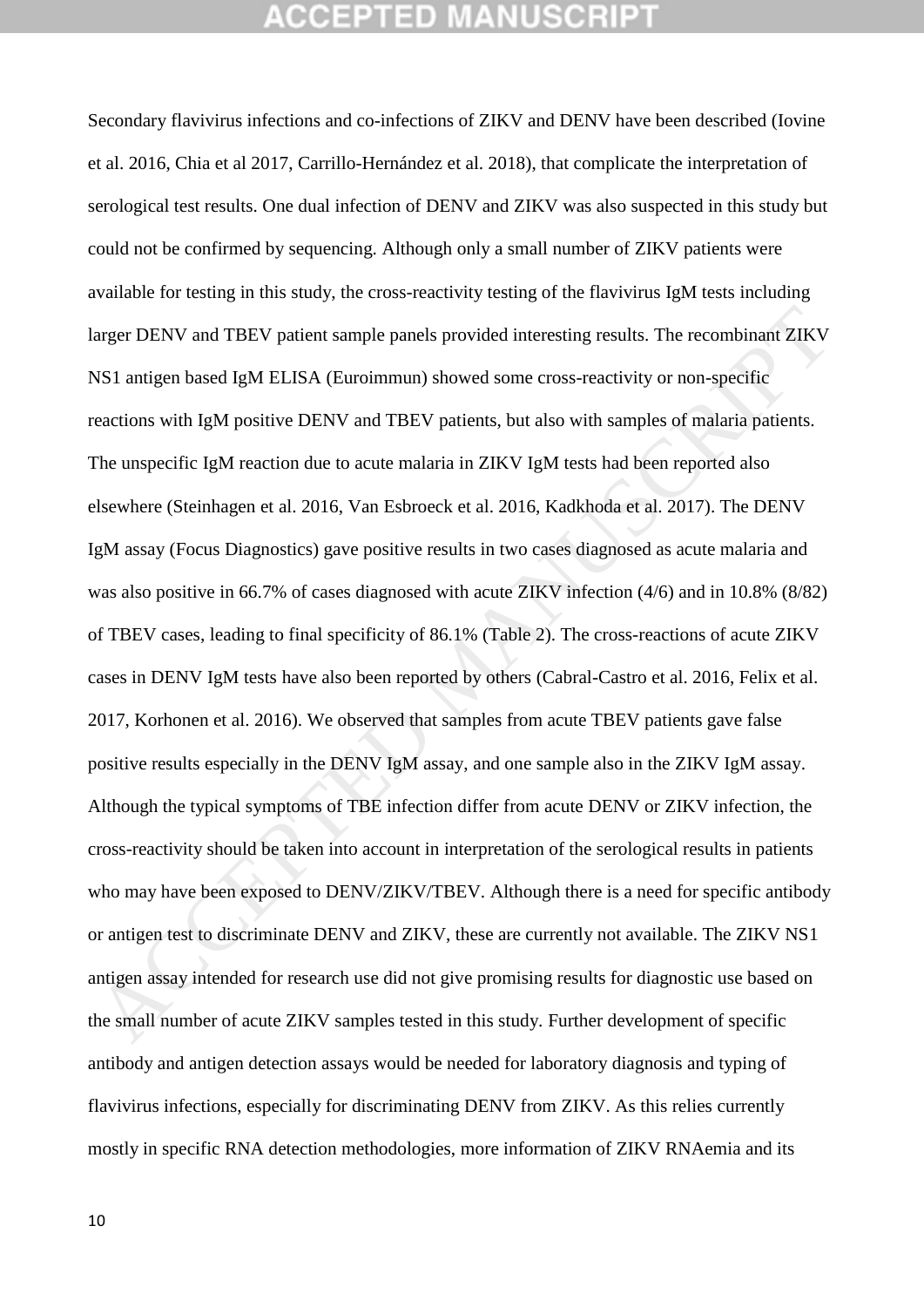# CCEPTED

timing in acute ZIKV infection, and in different sample types, would be needed for optimized sampling.

### **Competing interest**

None declared.

# **Funding**

The research was funded by Helsinki University Hospital, Helsinki, Finland (TYH2016258, TYH2017257; TYH 2018258, as well as Academy of Finland and Jane and Aatos Erkko Foundation).

# **Ethics approval**

The patient samples used were tested anonymously and according to research permits (for projects TYH2016258, TYH2017257 and TYH2018322) of Helsinki University Hospital, Helsinki, Finland, and THL/104/5.05.00/2017 of National Institute for Health and Welfare, Finland. The research was funded by Helsinki University Hospital, Helsinki, Finland (TY112016258,<br>TY112017257; TY11 2018258, as well as Academy of Finland and Jane and Aatos Erkko<br>Foundation).<br>Ethics approval<br>The patient samples us

### **Acknowledgment**

Kirsti Räihä, Mari Järvenpää and Elina Syyri are thanked for excellent technical assistance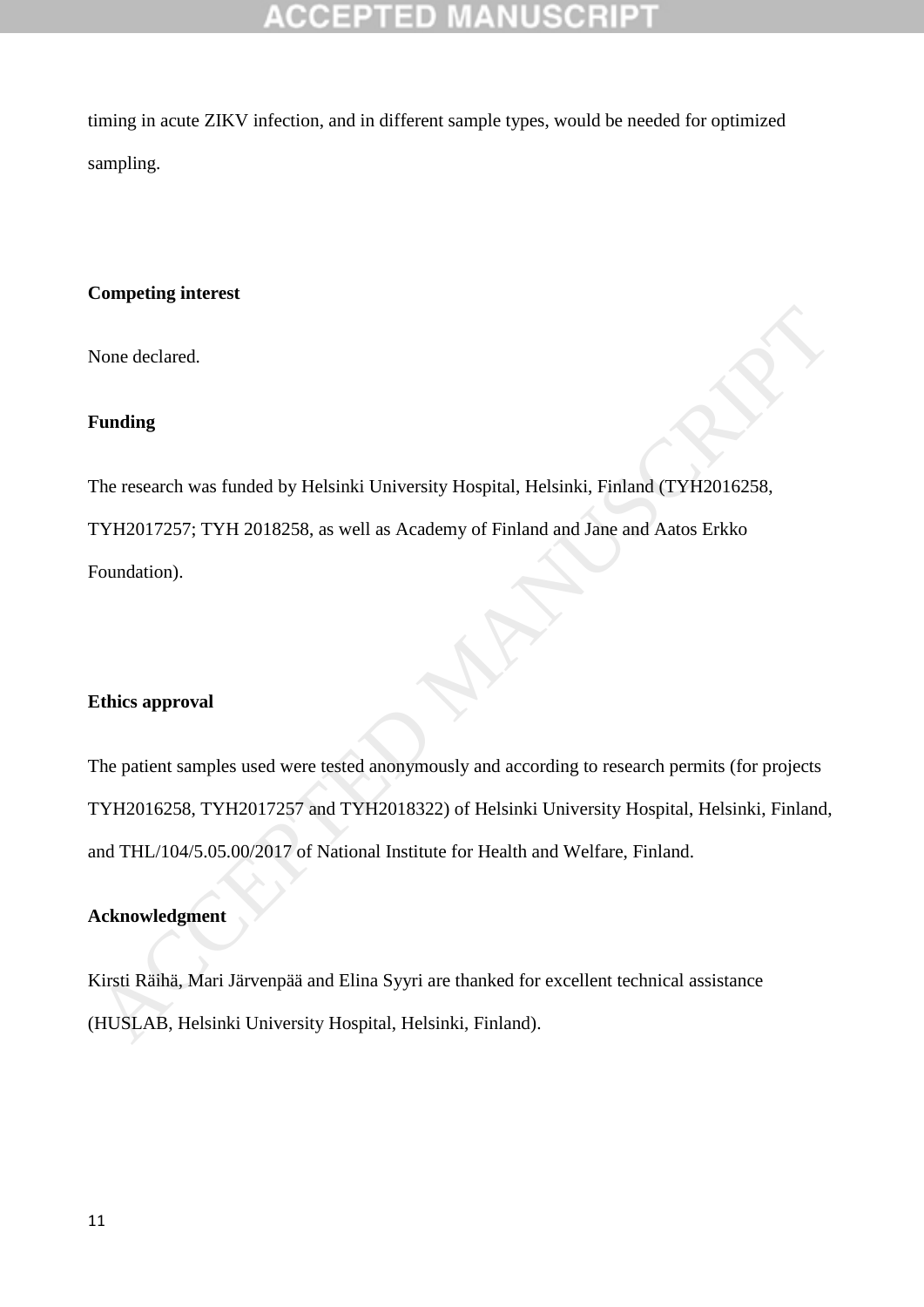### **References**

Driggers, R.W., Ho, C.Y., Korhonen, E.M., Kuivanen, S., Jääskeläinen, A.J., Smura, T., Rosenberg, A., Hill, D.A., DeBiasi, R.L., Vezina, G., Timofeev, J., Rodriguez, F.J., Levanov, L., Razak, J., Iyengar, P., Hennenfent, A., Kennedy, R., Lanciotti, R., du Plessis, A., Vapalahti, O., 2016. Zika Virus Infection with Prolonged Maternal Viremia and Fetal Brain Abnormalities. N. Engl. J. Med. 374, 2142-2151.

Azeredo, E.L., Dos Santos, F.B., Barbosa, L.S., Souza, T.M.A., Badolato-Corrêa, J., Sánchez-Arcila, J.C., Nunes, P.C.G., de-Oliveira-Pinto, L.M., de Filippis, A.M., Dal Fabbro, M., Hoscher Romanholi, I., Venancio da Cunha, R., 2018. Clinical and Laboratory Profile of Zika and Dengue Infected Patients: Lessons Learned From the Co-circulation of Dengue, Zika and Chikungunya in Brazil. PLoS. Curr. 15, 10. O., 2016. Zika Virus Infection with Prolonged Matemal Viremia and Fetal Brain Abnormalities.<br>
N. Engl. J. Med. 374, 2142-2151.<br>
Azeredo, E.L., Dos Santos, F.B., Barbosa, L.S., Souza, T.M.A., Badolato-Corréa, J., Sánchez-<br>

Erra, E.O., Korhonen, E.M., Voutilainen, L., Huhtamo, E., Vapalahti, O., Kantele, A., 2013. Dengue in travelers: kinetics of viremia and NS1 antigenemia and their associations with clinical parameters. PLoS. One 8, e65900.

Barzon, L., Percivalle, E., Pacenti, M., Rovida, F., Zavattoni, M., Del Bravo, P., Cattelan, A.M., Palù, G., Baldanti, F., 2018. Virus and Antibody Dynamics in Travelers With Acute Zika Virus Infection. Clin. Infect. Dis. 66, 1173-1180.

Pasquier, C., Joguet, G., Mengelle, C., Chapuy-Regaud, S., Pavili, L., Prisant, N., Izopet, J., Bujan, L., Mansuy, J.M., 2018. Kinetics of anti-ZIKV antibodies after Zika infection using two commercial enzyme-linked immunoassays. Diagn. Microbiol. Infect. Dis. 90, 26-30.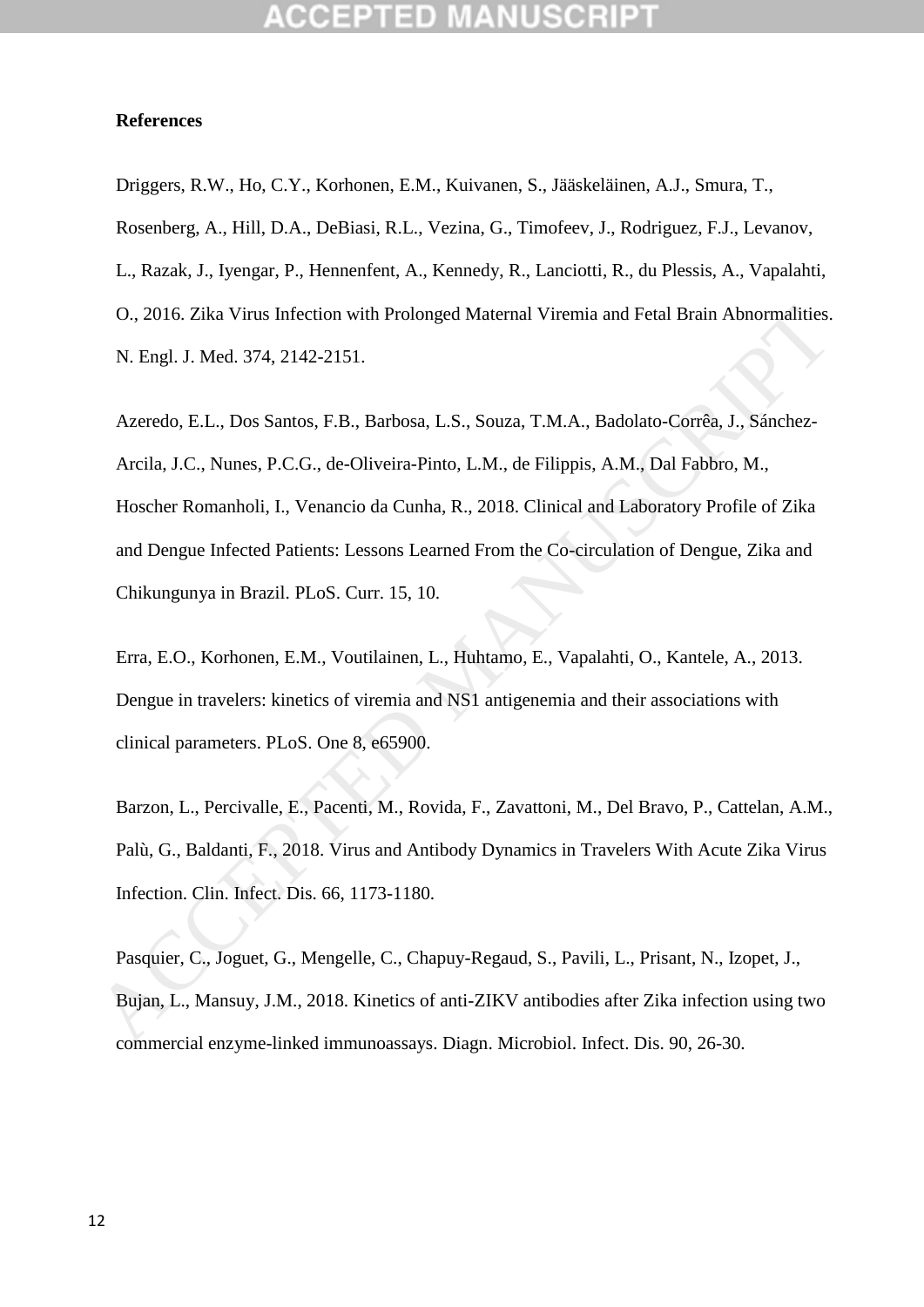Chien, Y.W., Liu, Z.H., Tseng, F.C., Ho, T.C., Guo, H.R., Ko, N.Y., Ko, W.C., Perng, G.C., 2018. Prolonged persistence of IgM against dengue virus detected by commonly used commercial assays. BMC Infect. Dis. 18, 156.

Sa-Ngasang, A., Anantapreecha, S., A-Nuegoonpipat, A., Chanama, S., Wibulwattanakij, S., Pattanakul, K., Sawanpanyalert, P., Kurane, I., 2006. Specific IgM and IgG responses in primary and secondary dengue virus infections determined by enzyme-linked immunosorbent assay. Epidemiol. Infect. 134, 820-825.

Peeling, R.W., Artsob, H., Pelegrino, J.L., Buchy, P., Cardosa, M.J., Devi, S., Enria, D.A., Farrar, J., Gubler, D.J., Guzman, M.G., Halstead, S.B., Hunsperger, E., Kliks, S., Margolis, H.S., Nathanson, C.M., Nguyen, V.C., Rizzo, N., Vázquez, S., Yoksan, S., 2010. Evaluation of diagnostic tests: dengue. Nat. Rev. Microbiol. 8, S30-8. Pattanakul, K., Sawanpanyalert, P., Kurane, I., 2006. Specific IgM and IgG responses in<br>primary and secondary dengue virus infections determined by enzyme-linked immunosorbent<br>assay. Epidemiol. Infect. 134, 820-825.<br>Peclin

Faye, PPO., Faye, O., Diallo, D., Diallo, M., Weidmann, M., Sall, A.A., 2013. Quantitative realtime PCR detection of Zika virus and evaluation with field-caught mosquitoes. Virol. J. 10, 311.

Jääskeläinen, A.J., Moilanen, K., Aaltonen, K., Putkuri, N., Sironen, T., Kallio-Kokko, H., Vapalahti, O., 2015. Development and evaluation of a real-time EBOV-L-RT-qPCR for detection of Zaire ebolavirus. J. Clin. Virol. 67, 56-58.

Mögling, R., Zeller, H., Revez, J., Koopmans, M., ZIKV reference laboratory group and Reusken R. Status, quality and specific needs of Zika virus (ZIKV) diagnostic capacity and capability in National Reference Laboratories for arboviruses in 30 EU/EEA countries, May 2016. Source: Eurosurveillance 22, 36.

Vene, S., Mangiafico, J., Niklasson, B., 1995. Indirect immunofluorescence for serological diagnosis of dengue virus infections in Swedish patients. Clin. Diagn. Virol. 4, 43-50.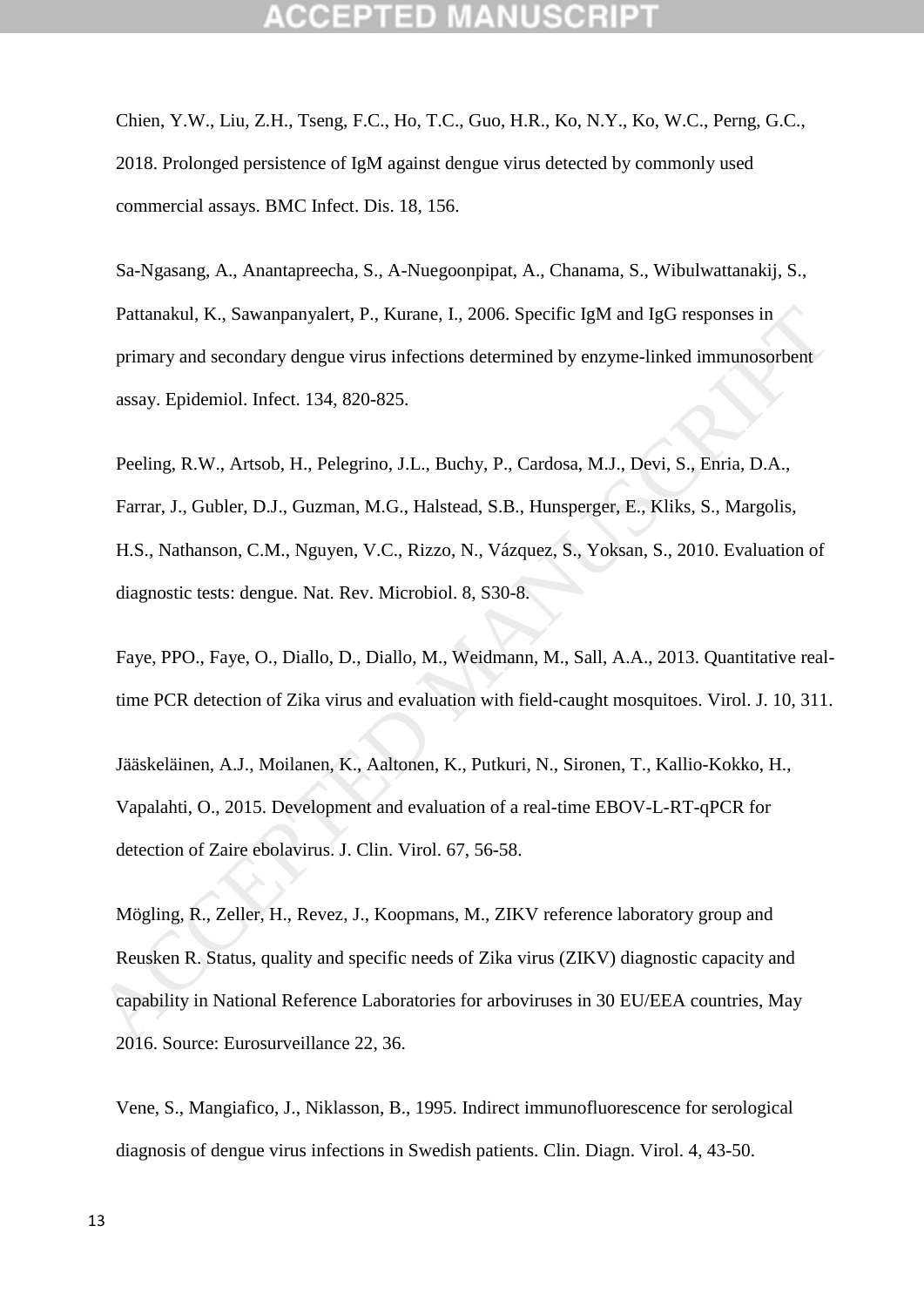Jääskeläinen, A.J., Huhtamo, E., Kivioja, R., Domingo, C., Vene, S., Kallio-Kokko, H., Niedrig, M., Tienari, P.J., Vapalahti, O., 2014. Suspected YF-AND after yellow fever vaccination in Finland. J. Clin. Virol. 61, 444-447.

Moureau, G., Temmam, S., Gonzalez, J.P., Charrel, R.N., Grard, G., de Lamballerie, X., 2007. A real-time RT-PCR method for the universal detection and identification of flaviviruses. Vector Borne Zoonotic Dis. 7, 467-477.

Moureau, G., Ninove, L., Izri, A., Cook, S., De Lamballerie, X., Charrel, R.N., 2010. Flavivirus RNA in phlebotomine sandflies. Vector Borne Zoonotic Dis. 10, 195-197.

Huhtamo, E., Hasu, E., Uzcátegui, N.Y., Erra, E., Nikkari, S., Kantele, A., Vapalahti, O., Piiparinen, H., 2010. Early diagnosis of dengue in travelers: comparison of a novel real-time RT-PCR, NS1 antigen detection and serology. J. Clin. Virol. 47, 49-53.

Waggoner, J.J., Gresh, L., Vargas, M.J., Ballesteros, G., Tellez, Y., Soda, K.J., Sahoo, M.K., Nuñez, A., Balmaseda, A., Harris, E., Pinsky, B.A., 2016. Viremia and Clinical Presentation in Nicaraguan Patients Infected With Zika Virus, Chikungunya Virus, and Dengue Virus. Clin. Infect. Dis. 63, 1584-1590. A real-time RT-PCR method for the universal detection and identification of flaviviruses.<br>Vector Borne Zoonotic Dis. 7, 467-477.<br>Moureau, G., Ninove, L., 17ri, A., Cook, S., De Lamballerie, X., Charrel, R.N., 2010. Flavivi

Cabral-Castro, M.J., Cavalcanti, M.G., Peralta, R.H.S., Peralta, J.M., 2016. Molecular and serological techniques to detect co-circulation of DENV, ZIKV and CHIKV in suspected dengue-like syndrome patients. J. Clin. Virol. 82, 108-111.

Lustig, Y., Mannasse, B., Koren, R., Katz-Likvornik, S., Hindiyeh, M., Mandelboim, M., Dovrat, S., Sofer, D., Mendelson, E., 2016. Superiority of West Nile Virus RNA Detection in Whole Blood for Diagnosis of Acute Infection. J. Clin. Microbiol. 54, 2294-2297.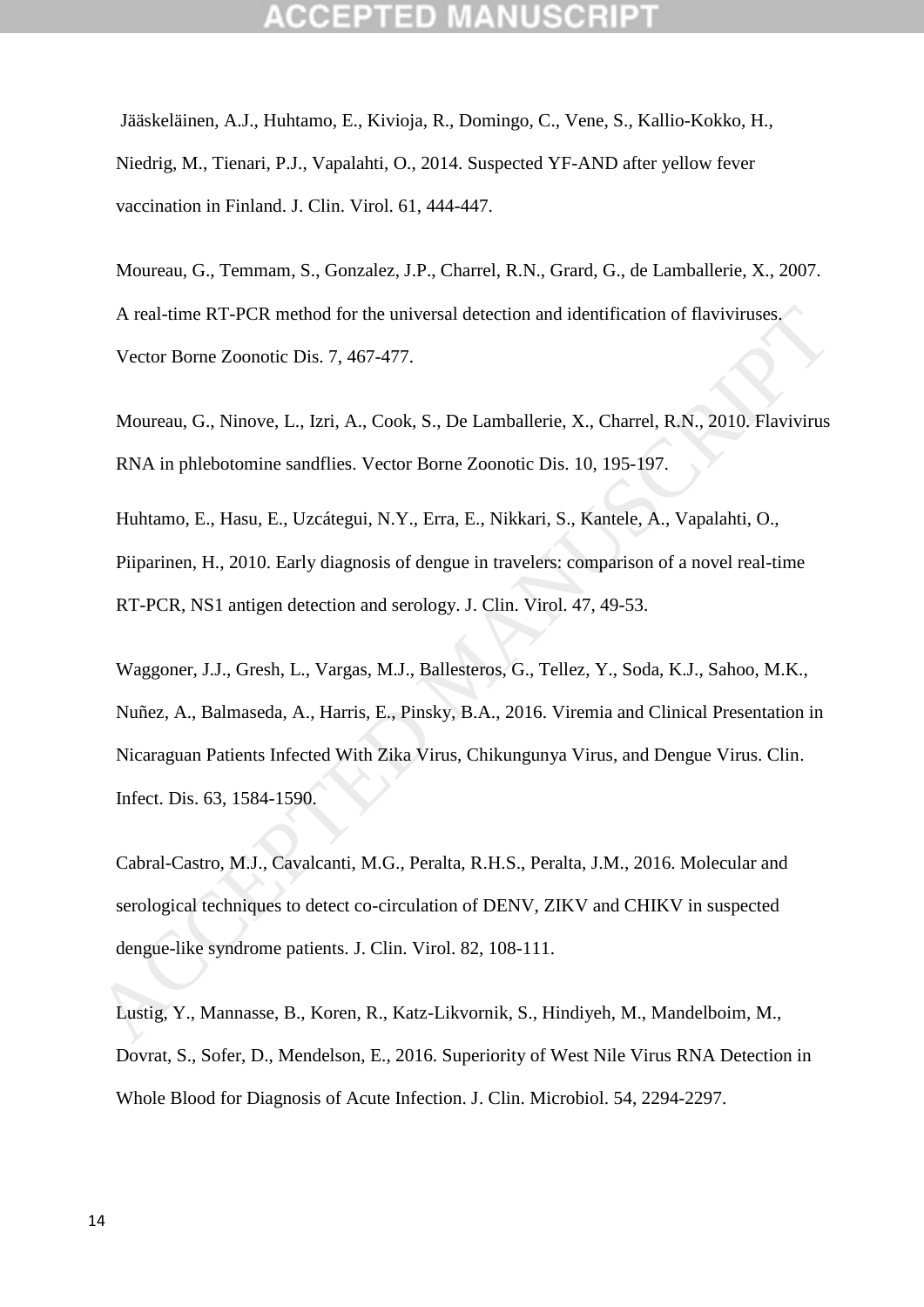Mansuy, J.M., Mengelle, C., Pasquier, C., Chapuy-Regaud, S., Delobel, P., Martin-Blondel, G., Izopet, J., 2017. Zika Virus Infection and Prolonged Viremia in Whole-Blood Specimens. Emerg. Infect. Dis. 23, 863-865.

Murray, K.O., Gorchakov, R., Carlson, A.R., Berry, R., Lai, L., Natrajan, M., Garcia, M.N., Correa, A., Patel, S.M., Aagaard, K., Mulligan, M.J., 2017. Prolonged Detection of Zika Virus in Vaginal Secretions and Whole Blood. Emerg. Infect. Dis. 23, 99-101

Iovine, N.M., Lednicky, J., Cherabuddi, K., Crooke, H., White, S.K., Loeb, J.C., Cella, E., Ciccozzi, M., Salemi, M., Morris, J.G. Jr., 2017. Coinfection With Zika and Dengue-2 Viruses in a Traveler Returning From Haiti, 2016: Clinical Presentation and Genetic Analysis. Clin. Infect. Dis. 64, 72-75. Correa, A., Patel, S.M., Aagaard, K., Mulligan, M.J., 2017. Prolonged Detection of Zika Virus<br>
in Vaginal Secretions and Whole Blood. Emerg. Infect. Dis. 23, 99-101<br>
lovine, N.M., Lednicky, J., Cherabuddi, K., Crooke, H.,

Chia, P.Y., Yew, H.S., Ho, H., Chow, A., Sadarangani, S.P., Chan, M., Kam, Y.W., Chong, C.Y., Thoon, K.C., Yung, C.F., Li, J.H., Lye, D.C., De, P.P., Ng, L.F.P., Yeo, T.W., Leo, Y.S., 2017. Clinical features of patients with Zika and dengue virus co-infection in Singapore. J. Infect. 74, 611-615.

Carrillo-Hernández, M.Y., Ruiz-Saenz, J., Villamizar, L.J., Gómez-Rangel, S.Y., Martínez-Gutierrez, M., 2018. Co-circulation and simultaneous co-infection of dengue, chikungunya, and zika viruses in patients with febrile syndrome at the Colombian-Venezuelan border. BMC Infect. Dis. 18, 61.

Steinhagen, K., Probst, C., Radzimski, C., Schmidt-Chanasit, J., Emmerich, P., van Esbroeck, M., Schinkel, J., Grobusch, M.P., Goorhuis, A., Warnecke, J.M., Lattwein, E., Komorowski, L., Deerberg, A., Saschenbrecker, S., Stöcker, W., Schlumberger, W., 2016. Serodiagnosis of Zika virus (ZIKV) infections by a novel NS1-based ELISA devoid of cross-reactivity with dengue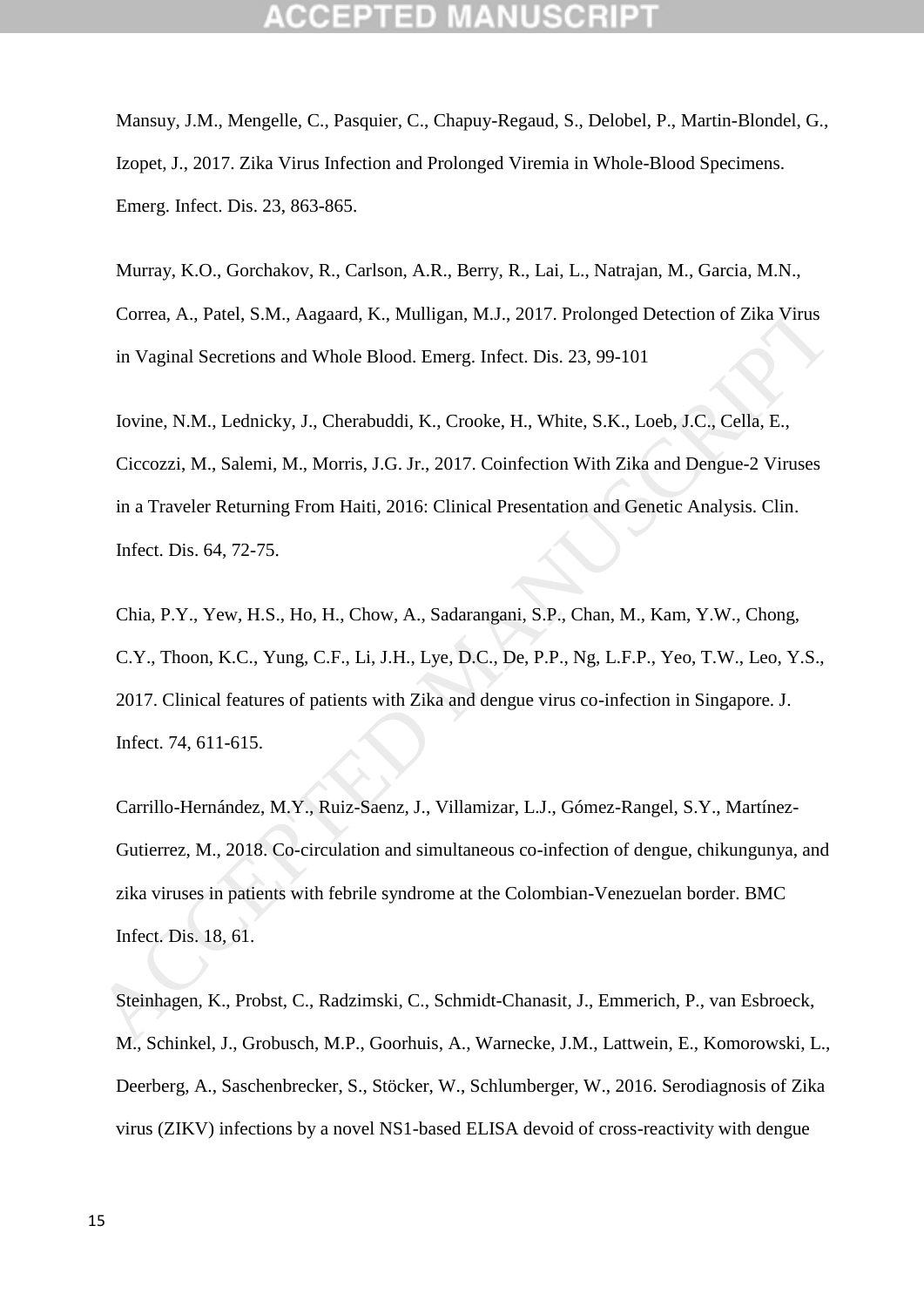virus antibodies: a multicohort study of assay performance, 2015 to 2016. Eurosurveillance 21, 50.

Van Esbroeck, M., Meersman, K., Michiels, J., Ariën, K.K., Van den Bossche, D., 2016. Letter to the editor: specificity of Zika virus ELISA: interference with malaria. Eurosurveillance, 21.

Kadkhoda, K., Gretchen, A., Racano, A., 2017. Evaluation of a commercially available Zika virus IgM ELISA: specificity in focus. Diagn. Microbiol. Infect. Dis. 88, 233-235.

Felix, A.C., Santiago Souza, N.C., Figueiredo, W.M., Costa, A.A., Inenami, M., da Silva, R.M., Levi, J.E., Pannuti, C.S., Romano, C.M., 2017. Cross reactivity of commercial anti-dengue immunoassays in patients with acute Zika virus infection. J. Med. Virol. 89, 1477-1479.

Korhonen, E.M., Huhtamo, E., Smura, T., Kallio-Kokko, H., Raassina, M., Vapalahti, O., 2016. Zika virus infection in a traveller returning from the Maldives, June 2015. Eurosurveillance 21, 2.

Bosch, I., de Puig, H., Hiley, M., Carré-Camps, M., Perdomo-Celis, F., Narváez, C.F., Salgado, D.M., Senthoor, D., O'Grady, M., Phillips, E., Durbin, A., Fandos, D., Miyazaki, H., Yen, C.W., Gélvez-Ramírez, M., Warke, R.V., Ribeiro, L.S., Teixeira, M.M., Almeida, R.P., Muñóz-Medina, J.E., Ludert, J.E., Nogueira, M.L., Colombo, T.E., Terzian, A.C.B., Bozza, P.T., Calheiros, A.S., Vieira, Y.R., Barbosa-Lima, G., Vizzoni, A., Cerbino-Neto, J., Bozza, F.A., Souza, T.M.L., Trugilho, M.R.O., de Filippis, A.M.B., de Sequeira, P.C., Marques, E.T.A., Magalhaes, T., Díaz, F.J., Restrepo, B.N., Marín, K., Mattar, S., Olson, D., Asturias, E.J., Lucera, M., Singla, M., Medigeshi, G.R., de Bosch, N., Tam, J., Gómez-Márquez, J., Clavet, C., Villar, L., Hamad-Schifferli, K., Gehrke, L., 2017. Rapid antigen tests for dengue virus serotypes and Zika virus in patient serum. Sci. Transl. Med. 9, 409. Kadkhoda, K., Gretchen, A., Racano, A., 2017. Evaluation of a commercially available Zika<br>virus IgM ELISA: specificity in focus. Diagn. Microbiol. Infect. Dis. 88, 233-235.<br>Felix, A.C., Samiago Souza, N.C., Figueiredo, W.M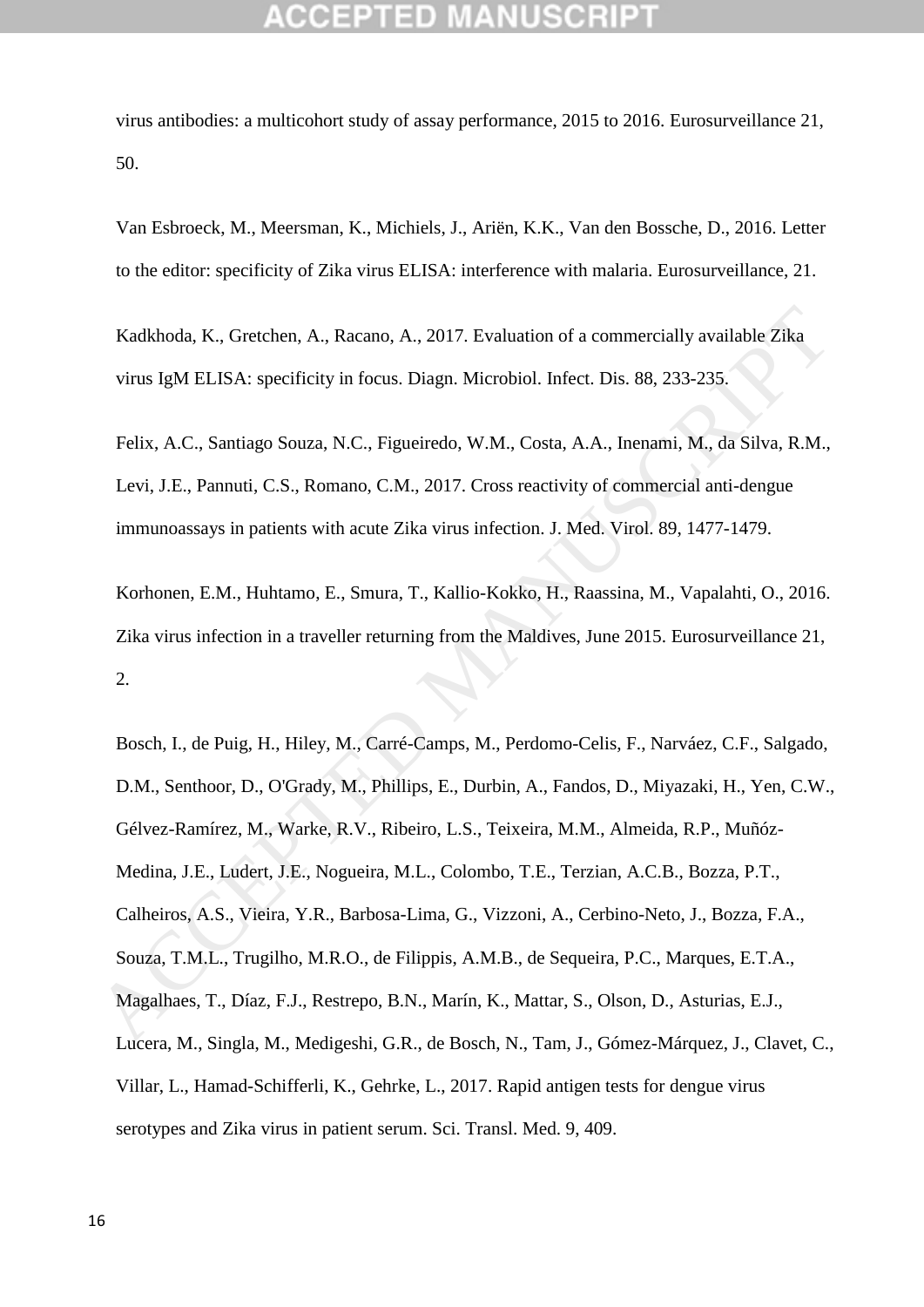# **ACCEPTED MANUSCRIPT**

Table 1. Sample panels, material and viruses used for ZIKV-RT-qPCR validation and results of the validation.

| Panel/sample<br>material | <b>Microbial agent</b>                                 | No of samples, reference<br>result |                               | ZIKV-RT-<br>qPCR |                  |
|--------------------------|--------------------------------------------------------|------------------------------------|-------------------------------|------------------|------------------|
|                          |                                                        | <b>ZIKV</b><br><b>RNA</b> Neg      | <b>ZIKV</b><br><b>RNA Pos</b> | <b>Neg</b>       | Pos              |
| <b>Serum</b>             | Negatives*                                             | 20                                 |                               | 20               | $\boldsymbol{0}$ |
|                          | <b>Total</b>                                           | 20                                 |                               | 20               | $\boldsymbol{0}$ |
| <b>Urine</b>             | Negatives*                                             | 15                                 |                               | 15               | $\boldsymbol{0}$ |
|                          | <b>Total</b>                                           | 15                                 |                               | 15               | $\bf{0}$         |
| EQA <sup>1</sup>         | ZIKV (strain                                           |                                    | 4                             | $\overline{0}$   | $\overline{4}$   |
|                          | MRS_OPY_Martinique_PaRi_2015)                          |                                    |                               |                  |                  |
|                          | ZIKV (strain MR766)                                    |                                    | $\overline{2}$                | $\overline{0}$   | $\overline{2}$   |
|                          | YFV (strain BOL88/1999)                                | 1                                  |                               | $\mathbf{1}$     | $\boldsymbol{0}$ |
|                          | <b>DENV1</b> (strain CNR16079/2012)                    | $\mathbf{1}$                       |                               | 1                | $\overline{0}$   |
|                          | CHIKV (strain                                          | $\mathbf{1}$                       |                               | $\mathbf{1}$     | $\boldsymbol{0}$ |
|                          | H20235/StMartin/2013)                                  |                                    |                               |                  |                  |
|                          | Negatives (2 plasma samples, 1 urine)                  | $\overline{3}$                     |                               | 3                | $\boldsymbol{0}$ |
|                          | <b>Total</b>                                           | 6                                  | 6                             | 6                | 6                |
| Plasmodium**             | P. falciparum                                          | 11                                 |                               | 11               | $\boldsymbol{0}$ |
|                          | P. vivax                                               | $\mathbf{1}$                       |                               | 1                | $\boldsymbol{0}$ |
|                          | Plasm. Spp.                                            | 1                                  |                               | 1                | $\boldsymbol{0}$ |
|                          | <b>Total</b>                                           | 13                                 |                               | 13               | $\bf{0}$         |
| Viruses <sup>2</sup>     | YFV (strains 17D and Asibi)                            | $\overline{4}$                     |                               | $\overline{4}$   | $\boldsymbol{0}$ |
|                          | WNV (strain Eg101)                                     | $\overline{2}$                     |                               | $\overline{2}$   | $\boldsymbol{0}$ |
|                          | DENV1 (RKI and Zeptometrix)                            | 6                                  |                               | 6                | $\boldsymbol{0}$ |
|                          | DENV2 (RKI and Zeptometrix)                            | 6                                  |                               | 6                |                  |
|                          | DENV3 (RKI and Zeptometrix)                            | 6                                  |                               | 6                |                  |
|                          | DENV4 (RKI and Zeptometrix)                            | 6                                  |                               | 6                | $\boldsymbol{0}$ |
|                          | JEV (in-house)                                         | $\overline{2}$                     |                               | $\overline{2}$   | $\boldsymbol{0}$ |
|                          | TBEV (European and Siberian                            | 6                                  |                               | 6                | $\overline{0}$   |
|                          | subtype, NS5 construct, in-house)                      |                                    |                               |                  |                  |
|                          | USUV (in-house)                                        | $\overline{c}$                     |                               | $\boldsymbol{2}$ | $\boldsymbol{0}$ |
|                          | CHIKV (strains Caribbean, EVAg,<br>and Ross, in-house) | $\overline{4}$                     |                               | $\overline{4}$   | $\boldsymbol{0}$ |
|                          | <b>Total</b>                                           | 44                                 |                               | 44               | $\bf{0}$         |
| <b>Spiked serum</b>      | ZIKV (strain MR766)                                    |                                    | 10                            | $\theta$         | 10               |
| samples <sup>3</sup>     | <b>Total</b>                                           |                                    | 10                            | $\boldsymbol{0}$ | 10               |
| <b>Spiked urine</b>      | ZIKV (strain MR766)                                    |                                    | 10                            | $\boldsymbol{0}$ | 10               |
| samples <sup>3</sup>     | <b>Total</b>                                           |                                    | 10                            | $\boldsymbol{0}$ | 10               |
| Altogether               | <b>ZIKV</b> positives                                  |                                    | 26                            | $\bf{0}$         | 26               |
|                          | <b>ZIKV</b> negatives                                  | 98                                 |                               | 98               | $\boldsymbol{0}$ |
|                          | Concordance (%)                                        |                                    |                               | 100%             | 100%             |
|                          | Specificity $(\% )$                                    |                                    |                               | 100%             |                  |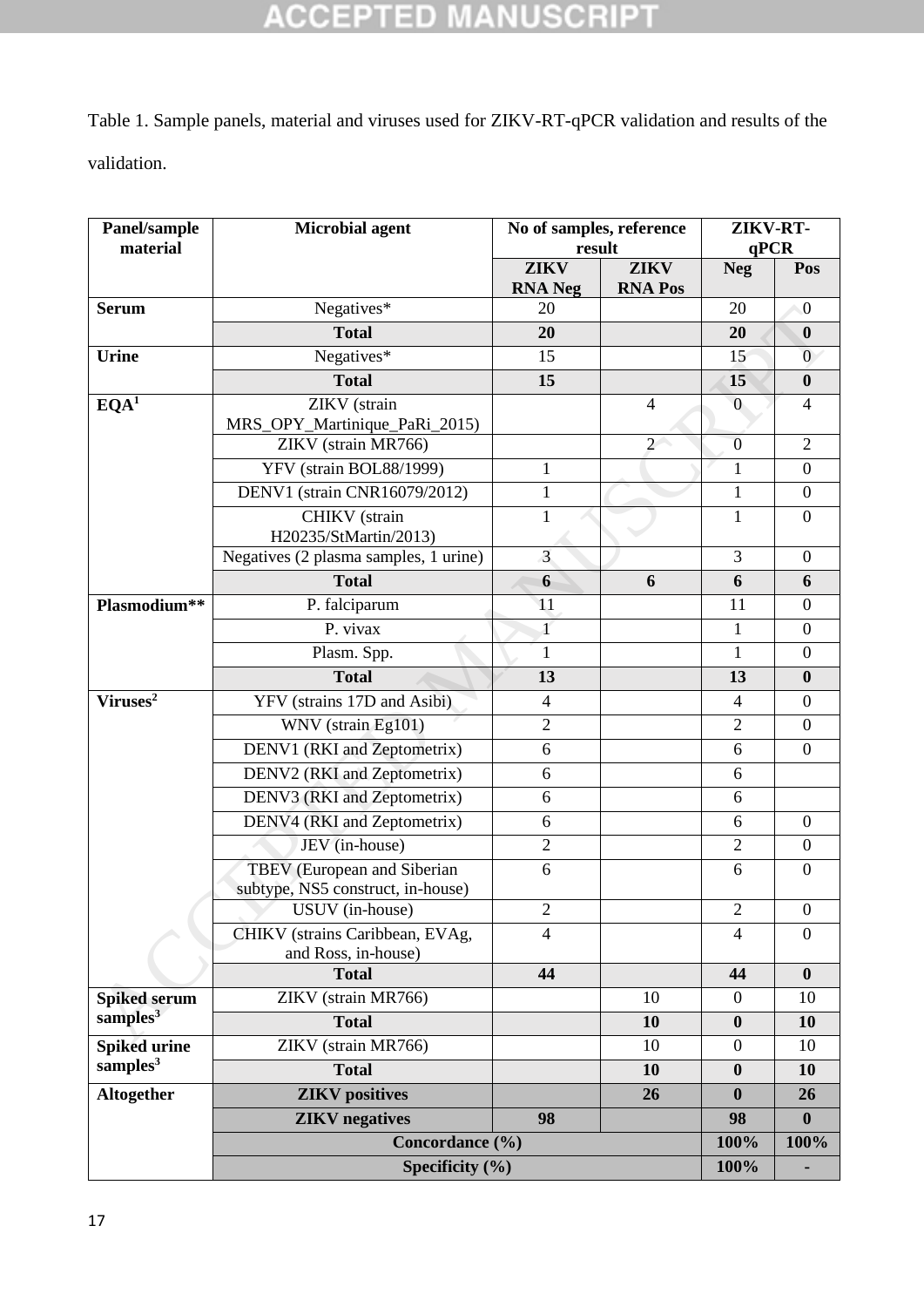# ED.

ZIKV, zika virus; DENV, denguevirus; YFV, yellow fever virus; WNV, West-Nile virus; JEV, Japanese encephalitis virus; TBEV, tick-borne encephalitis virus; USUV, usutuvirus; CHIKV, chikungunya virus; No, number; neg, negative; pos, positive.

\* All 20 serum and 15 urine samples from 25 individuals were tested negative for flaviviruses using nested pan-flavi RT-PCR (Moureau,G. 2007; Moureau,G. 2010).

\*\* Diagnosis based on blood-smear samples.

<sup>1</sup> EVD-Labnet (Mögling et al. Eurosury 2017) samples: CHIKV (2.0E+5 copies/0.2ml), YFV (8.53E+6 copies/0.2ml), DENV1 (5.84E+4 copies/0.2ml), ZIKV [Asian lineage 5.54E+6, 3.62E+4, 3.62E+2, and 2.5E+8 (urine base) copies/0.2ml], ZIKV (African lineage, 1.2E+6 and 8.3E+3 copies/0.2ml). All samples were extracted using MagNA Pure LC system (Roche).

<sup>2</sup> DENV1-4 kindly provided by Prof. Niedrig [Robert Koch Institute (RKI), Germany]. Zeptometrix Corporation, Buffalo, New York, USA; European Virus Archive, EVAg. Viral control strains were extracted using QIAamp Viral RNA Mini kit (Qiagen).

<sup>3</sup> Spiked human serum and urine samples with ZIKV (MR766) using dilutions of 1.00E-02 - 1.00E-06. Five serum and five urine samples (one of each dilution of 1.00E-02 - 1.00E-06) were extracted manually with QIAamp Viral RNA mini kit (Qiagen) and analogous samples with automated MagNA Pure LC (Total NA 2.5248 (urine base) copies Ol.2ml), ZIKV (African linege, 1.2E+6 and 8.3E+3 copies/0.2ml). All samples<br>vere extracted using MagNA Pure LC system (Roche).<br>
<sup>2</sup>DENV1-4 kindly provided by Prof. Nicolay (Robert Koch Institute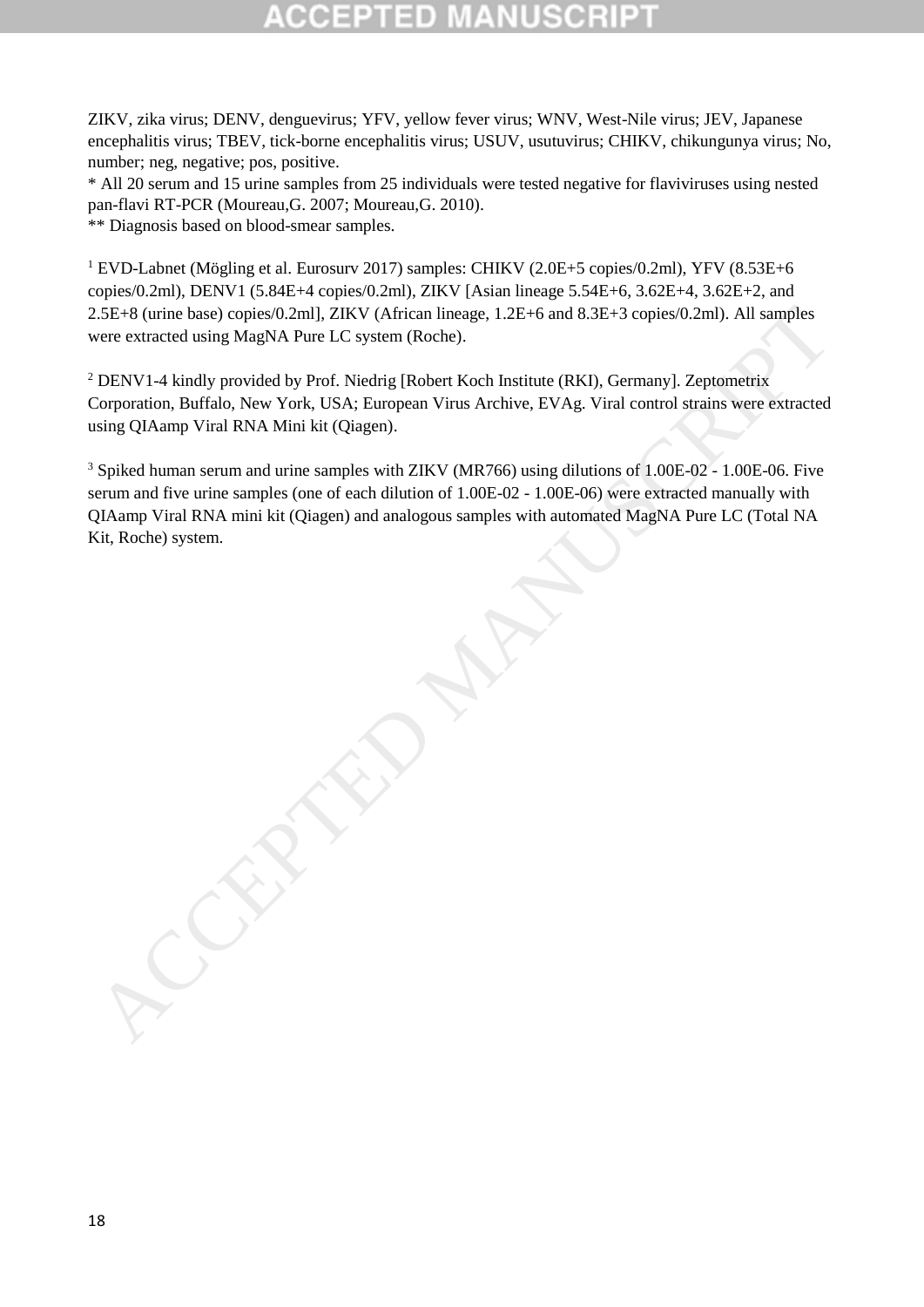| Reference<br>methods below<br>(Total samples                                                                                                                                                                                                                                                                                                                                                                                                                                                                                |                  | DENV IgM <sup>1</sup><br>(N) |                  |                  | ZIKV IgM <sup>3</sup><br>(N) |                |                  | TBEV IgM <sup>4</sup><br>in-house<br>(N) | <b>Total</b><br>tested<br>(N) |
|-----------------------------------------------------------------------------------------------------------------------------------------------------------------------------------------------------------------------------------------------------------------------------------------------------------------------------------------------------------------------------------------------------------------------------------------------------------------------------------------------------------------------------|------------------|------------------------------|------------------|------------------|------------------------------|----------------|------------------|------------------------------------------|-------------------------------|
| tested, $N$ )                                                                                                                                                                                                                                                                                                                                                                                                                                                                                                               | Pos              | Bord.                        | <b>Neg</b>       | Pos              | Bord.                        | <b>Neg</b>     | Pos              | <b>Neg</b>                               |                               |
| DENV $IgM1$<br>$(73*)$                                                                                                                                                                                                                                                                                                                                                                                                                                                                                                      | $73*$            | $\mathbf{0}$                 | $\boldsymbol{0}$ | $\boldsymbol{l}$ | $\boldsymbol{l}$             | 71             | $\overline{2}$   | 71                                       | 73                            |
| <b>DENV PCR<sup>2</sup></b><br>positives $(67*)$                                                                                                                                                                                                                                                                                                                                                                                                                                                                            | 67               | $\boldsymbol{0}$             | $\mathbf{0}$     | $\boldsymbol{0}$ | $\boldsymbol{0}$             | 67             | <b>ND</b>        | ND                                       | 67                            |
| $ZIKV$ IgM <sup>3</sup><br>$(6*)$                                                                                                                                                                                                                                                                                                                                                                                                                                                                                           | $\boldsymbol{4}$ | $\mathbf{0}$                 | $\overline{2}$   | $6*$             | $\mathbf{0}$                 | $\overline{0}$ | $\boldsymbol{0}$ | 6                                        | 6                             |
| TBEV IgM <sup>4</sup> in-<br>house $(82*)$                                                                                                                                                                                                                                                                                                                                                                                                                                                                                  | 8                | $\boldsymbol{0}$             | 74               | $\boldsymbol{l}$ | $\boldsymbol{l}$             | 80             | $82*$            | $\mathbf{0}$                             | 82                            |
| Malaria <sup>5</sup> $(13)$                                                                                                                                                                                                                                                                                                                                                                                                                                                                                                 | $\boldsymbol{0}$ | $\overline{2}$               | 11               | $\overline{2}$   | $\boldsymbol{0}$             | 11             | $\overline{0}$   | 13                                       | 13                            |
| <b>Specificity</b><br>(neg, %)                                                                                                                                                                                                                                                                                                                                                                                                                                                                                              |                  | 87/101 (86.1%)               |                  |                  | 229/235 (97.4%)              |                |                  | 90/92 (97.8%)                            |                               |
| <b>Altogether tested</b><br>(pos and neg, $N$ )                                                                                                                                                                                                                                                                                                                                                                                                                                                                             |                  | 241                          |                  |                  | 241                          |                |                  | 174                                      |                               |
| DENV, dengue virus; ZIKV, zika virus; TBEV, tick-borne encephalitis virus; NC, not calculated; pos,<br>positive; neg, negative.                                                                                                                                                                                                                                                                                                                                                                                             |                  |                              |                  |                  |                              |                |                  |                                          |                               |
| *Total number of acute DENV/ZIKV/TBEV samples studied. Criteria for acute DENV infection was<br>positivity of Dengue NS1 antigen test, DENV IgG test (or seroconversion of it) and DENV IgM test (73<br>patients); acute ZIKV infection, positivity of ZIKV-RT-qPCR in acute phase or ZIKV IgM test, and IgG<br>seroconversion (6 samples from 4 individuals); acute TBEV infection, positivity of TBEV total antibody test<br>(hemagglutination inhibition test; HUSLAB) and µ-capture TBEV IgM EIA (82 patients; HUSLAB). |                  |                              |                  |                  |                              |                |                  |                                          |                               |
| <sup>1</sup> Dengue Virus IgM Capture DxSelect <sup>TM</sup> (Focus Diagnostics, Diasorin Molecular LCC, California, USA)                                                                                                                                                                                                                                                                                                                                                                                                   |                  |                              |                  |                  |                              |                |                  |                                          |                               |
| <sup>2</sup> Pan-flavi-PCR positives (Korhonen et al. unpublished)                                                                                                                                                                                                                                                                                                                                                                                                                                                          |                  |                              |                  |                  |                              |                |                  |                                          |                               |
| <sup>3</sup> Anti-Zika virus IgM ELISA (Euroimmun, Lübeck, Germany)                                                                                                                                                                                                                                                                                                                                                                                                                                                         |                  |                              |                  |                  |                              |                |                  |                                          |                               |
| <sup>4</sup> μ-capture TBEV IgM EIA (in-house; HUSLAB, Helsinki University Hospital, Helsinki, Finland)                                                                                                                                                                                                                                                                                                                                                                                                                     |                  |                              |                  |                  |                              |                |                  |                                          |                               |

Table 2. The IgM cross-testing of serum samples from patients with acute DENV, ZIKV, TBEV and malaria infection.

<sup>5</sup> Diagnosis based on blood-smear samples: 11 *Plasmodium falciparum*, one *P. vivax*, and one plasmodium spp. Tested negative for ZIKV and DENV RNA.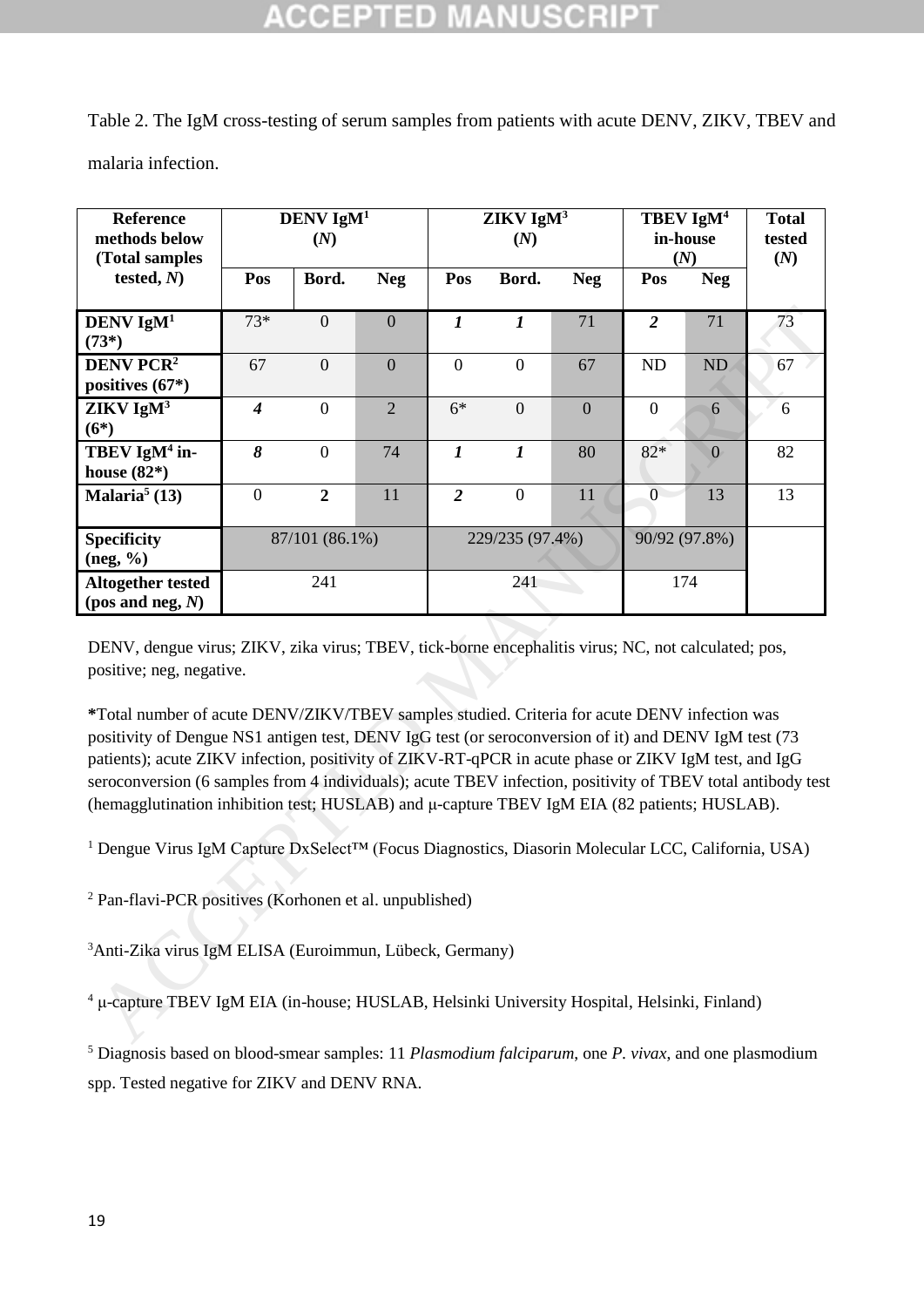|                 |     |             |                         |                | Table 3. Acute zika virus cases from year 2015 to 2017, and results of the different tests carried out. |                                         |                                                           |                                                     |                                                  |                                                 |                              |                                                                       |                                        |
|-----------------|-----|-------------|-------------------------|----------------|---------------------------------------------------------------------------------------------------------|-----------------------------------------|-----------------------------------------------------------|-----------------------------------------------------|--------------------------------------------------|-------------------------------------------------|------------------------------|-----------------------------------------------------------------------|----------------------------------------|
| Patient<br>No   | Age | Sex         | <b>Sampling</b><br>date | <b>DOS</b>     | ZIKV-RT-qPCR<br>(sample type)                                                                           | ZIKV<br>IgM-EIA <sup>a</sup><br>(index) | ZIKV NS1<br>Ag ELISA <sup>b</sup><br>[Neg/Pos<br>(ng/ml)] | <b>DENV/ZIKV</b><br>IgG IFA <sup>c</sup><br>(titer) | <b>DENV IgM</b><br>EIA <sup>d</sup><br>(Neg/Pos) | <b>DENV NS1</b><br>Ag <sup>e</sup><br>(Neg/Pos) | <b>Travelling</b><br>history | <b>Symptoms</b>                                                       | Ref.                                   |
| $\mathbf{1}$    | 37  | M           | 24.6.2015               | $\overline{7}$ | <b>ZIKV RNA Pos</b><br>(urine*; serum<br>Neg)                                                           | Pos<br>(4.1)                            | Pos<br>(0.26)                                             | 1,280                                               | Pos<br>(low; 1.9)                                | Neg                                             | Maldive                      | Flulike, mild<br>fever, rash,<br>eye pain,<br>arthralgia              | *Korhonen et<br>al. 2015,<br>Eurosurv. |
| $\overline{2}$  | 32  | F           | 29.12.2015              | 30             | <b>ZIKV RNA Pos</b><br>(serum**)                                                                        | Pos<br>(3.4)                            | Neg<br>(0.12)                                             | 10,240                                              | Neg<br>(1)                                       | Neg                                             | Guatemala,<br>Mexico,        | Pregnant,<br>microcephaly,                                            | Driggers et al.<br>2016, NEJM          |
|                 |     |             | 13.2.2016               | 66             | Neg<br>(serum; 13 days<br>after abortion)                                                               | <b>Neg</b><br>(0.57)                    | Pos<br>(0.68)                                             | <b>ND</b>                                           | ND                                               | <b>ND</b>                                       | Belize                       | abortion, rash,<br>fever, eye pain                                    |                                        |
|                 |     |             | 17.3.2016               | 100            | <b>ND</b>                                                                                               | <b>Neg</b><br>(0.42)                    | BL<br>(0.13)                                              | <b>ND</b>                                           | ND                                               | <b>ND</b>                                       |                              |                                                                       |                                        |
| 3               | 44  | F.          | 16.1.2016               | <b>NA</b>      | <b>ZIKV RNA Pos</b><br>and DENV RNA<br>Pos (serum)                                                      | <b>Neg</b><br>(0.10)                    | Neg<br>(0.10)                                             | 320                                                 | Pos<br>(low; 1.4)                                | Pos                                             | <b>NA</b>                    | <b>NA</b>                                                             | This study                             |
|                 |     |             | 27.1.2016               | <b>NA</b>      | <b>ND</b>                                                                                               | <b>Neg</b><br>(0.14)                    | BL<br>(0.18)                                              | 40,960                                              | Pos<br>(3.6)                                     | Neg                                             |                              |                                                                       |                                        |
| $\overline{4}$  | 39  | F           | 16.2.2016               | 3              | <b>ZIKV RNA Pos</b><br>(serum)                                                                          | <b>Neg</b><br>(0.5)                     | Pos<br>(0.56)                                             | $<10$                                               | Neg<br>(1)                                       | Neg                                             | Brazil,<br>Argentina         | Fever,<br>maculopapular                                               | This study                             |
|                 |     |             | 2.5.2016                | 75             | <b>ND</b>                                                                                               | Neg<br>(0.3)                            | Neg<br>(0.06)                                             | 80                                                  | Neg<br>(1)                                       | ${\sf ND}$                                      |                              | rash, myalgia,<br>sore throat                                         |                                        |
| $5\overline{)}$ | 35  | $\mathsf F$ | 31.3.2016               | 27             | Neg<br>(serum)                                                                                          | Pos<br>(2.6)                            | Neg<br>(0.12)                                             | 10,240                                              | Neg<br>(1)                                       | Neg                                             | Brazil                       | Fever,<br>maculopapular<br>rash, eye pain,<br>headache,<br>joint pain | This study                             |
| 6               | 33  | F.          | 9.8.2016                | 9              | <b>ZIKV RNA Pos</b><br>(EDTA-blood<br>Pos; serum<br>Neg)                                                | Pos<br>(3.1)                            | Neg<br>(0.09)                                             | 80                                                  | Pos<br>(2.5)                                     | Neg                                             | Costa Rica                   | Headache,<br>maculopapular<br>rash, tired                             | This study                             |